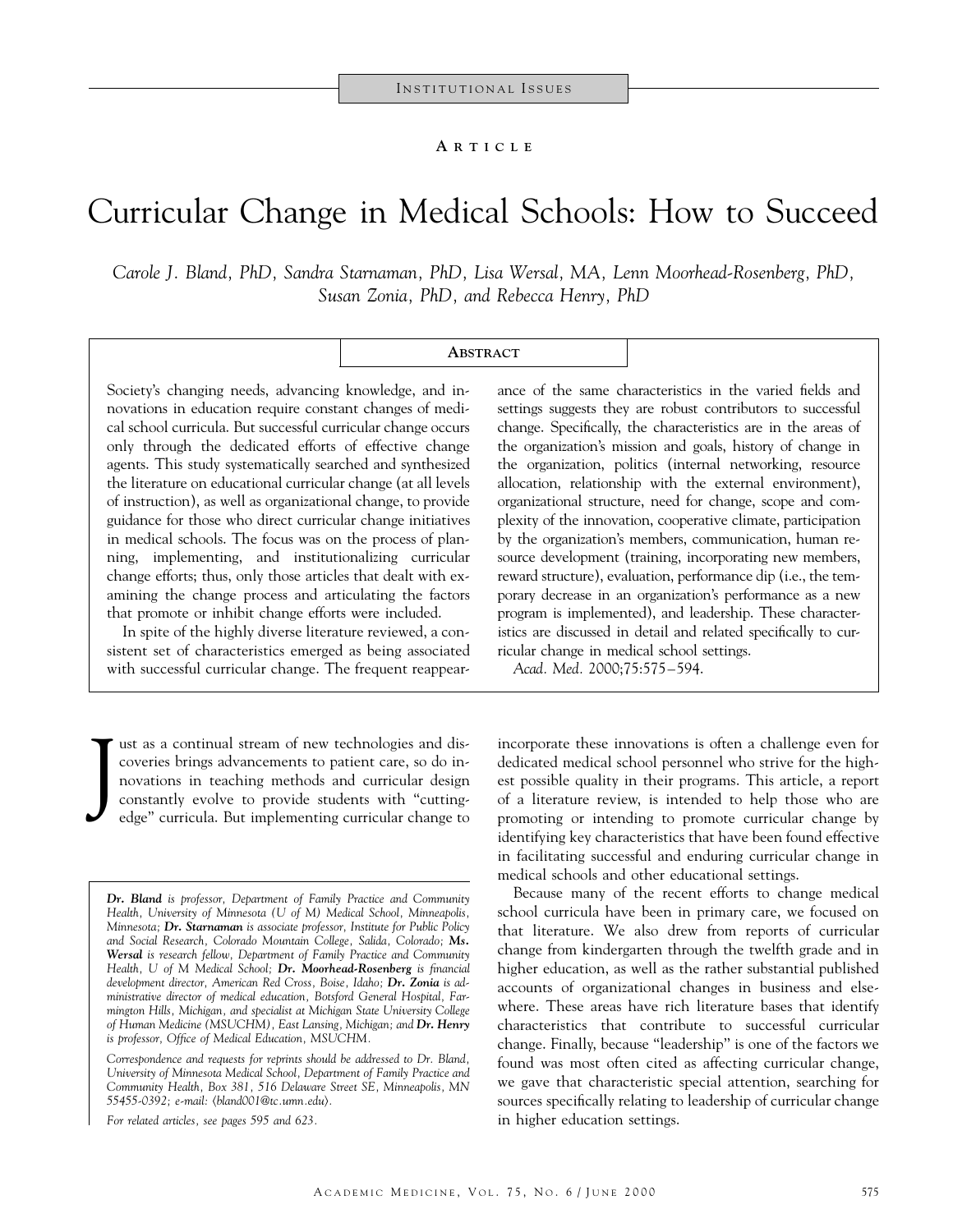# **THE SEARCH PROCESS**

In gathering appropriate sources for this review, we first sought direction from an expert in the field of curricular change, Karen Seashore Louis, professor of educational policy and administration at the University of Minnesota. She guided us to literature on changes in school and organizational settings from kindergarten to the twelfth grade (K–12) to provide grounding in organizational change in general, and educational change in particular. Those sources led to others via their bibliographies.

Once we had established a firm base in organizational and K–12 school-change literature, we then utilized the First Search databases Medline (1966–present), ERIC (Educational Resources Information Center, 1966–present), Education Abstracts (1983–present), and the University of Minnesota Libraries Catalog (MNCAT) to search specifically for literature on changes in medical education. Each database was searched using the key words ''medical education and change.'' Within ERIC, this first search yielded 1,214 ''hits.'' So for this database we further refined our search to the key words ''medical education and curriculum change'' and the dates 1984 to 1999, which reduced the hits to 158.

Many of the articles that resulted from these preliminary searches were eliminated on the basis of their abstracts, because they did not address our topic of how to bring about successful curricular change. Other articles had abstracts that sounded on-topic and thus were read in their entirety, but many of these were set aside as well when found not to address our specific concerns. A goodly number of articles that were generated through our search using the terms ''medical education and curriculum change'' had to do with undergraduate preparation for medical school. To eliminate these articles, we further limited our search by adding the words ''not undergraduate'' to our search terms. This refinement eliminated articles having to do with premed college programs. Through this series of refinements, we culled out 25 pertinent sources from this portion of our search to abstract and rate for inclusion in our review.

Next we searched ERIC (1966 to present) for relevant sources from higher education literature, using the search terms ''higher education and curriculum change.'' As these terms yielded 5,086 hits, we limited our search to ''U.S. higher education and curriculum change,'' which brought the list down to 189. The abstracts of these 189 were reviewed, and only two were found to contain information about how to manage the change process. These two were reviewed in their entirety.

To ensure thoroughness in our searching techniques, we also searched ERIC, Medline, and WorldCat (all from 1985 to present) utilizing one of the most frequently cited factors unearthed in our review of the curricular change literature: leadership. We searched using the key words ''leadership and curriculum change and higher education.'' Finding only one additional appropriate source to add to our existing body of literature, we felt confident that the searches we had already conducted had revealed the literature most pertinent to our topic.

Many of the articles dealing with change in medical education are brief accounts of new program requirements and/ or reports of the outcomes of change efforts in terms of numbers of graduates in programs. Because our focus was on the process of planning, implementing, and institutionalizing curricular change efforts, we chose only those articles that dealt with examining the change process and articulating the factors that promote or inhibit change efforts.

All sources meeting our stated focus were read and abstracted using the following format: citation; organization type; factors cited that relate to change; key findings; and quality of the article or book on a scale of excellent, good, fair, and poor. We developed scales to rate the quality of the literature we reviewed (one for reports on original research and one for literature reviews) to ensure that we synthesized only the most trustworthy and generalizable literature. Original research efforts were considered of highest merit when they were conducted at several sites, had comparison groups to distinguish between organizational efforts that contributed to change and those that did not, demonstrated a systematic and thoughtful method, and were grounded in theory. For literature reviews, the criteria for the highest rating were clear explanation of the methods employed in the literature search and synthesis, comprehensive coverage of the literature, and a sound grounding in theory or contribution to model or theory building in the field. Each resource was evaluated as to both the presence and the strength of execution of each criterion. Separate ratings of the criteria were then synthesized into a composite score for the source. Position papers on the topic were not included in our review.

The literature search was determined to be exhaustive when extensive redundancy of information or viewpoints had been achieved. In total we reviewed and abstracted 57 sources: 29 were sources suggested by Karen Louis, known to the authors, or found in bibliographies of recommended sources; 17 came from Medline; eight came from ERIC, and three came from MNCAT. Of these 57 sources, 44 (77%) met our criteria for ratings of ''excellent'' or ''good'' and were thus included in our review. Three sources (5%) were rated ''fair,'' another three (5%) were rated ''poor,'' and seven sources (12%) were position papers that were set aside. The 44 sources that we used are given in the reference list: items 1, 2, 6 through 16, and 18 through 48.

## **FRAMEWORK FOR OUR FINDINGS**

Before listing and describing the factors that affect the process of curricular change, we give below some essential def-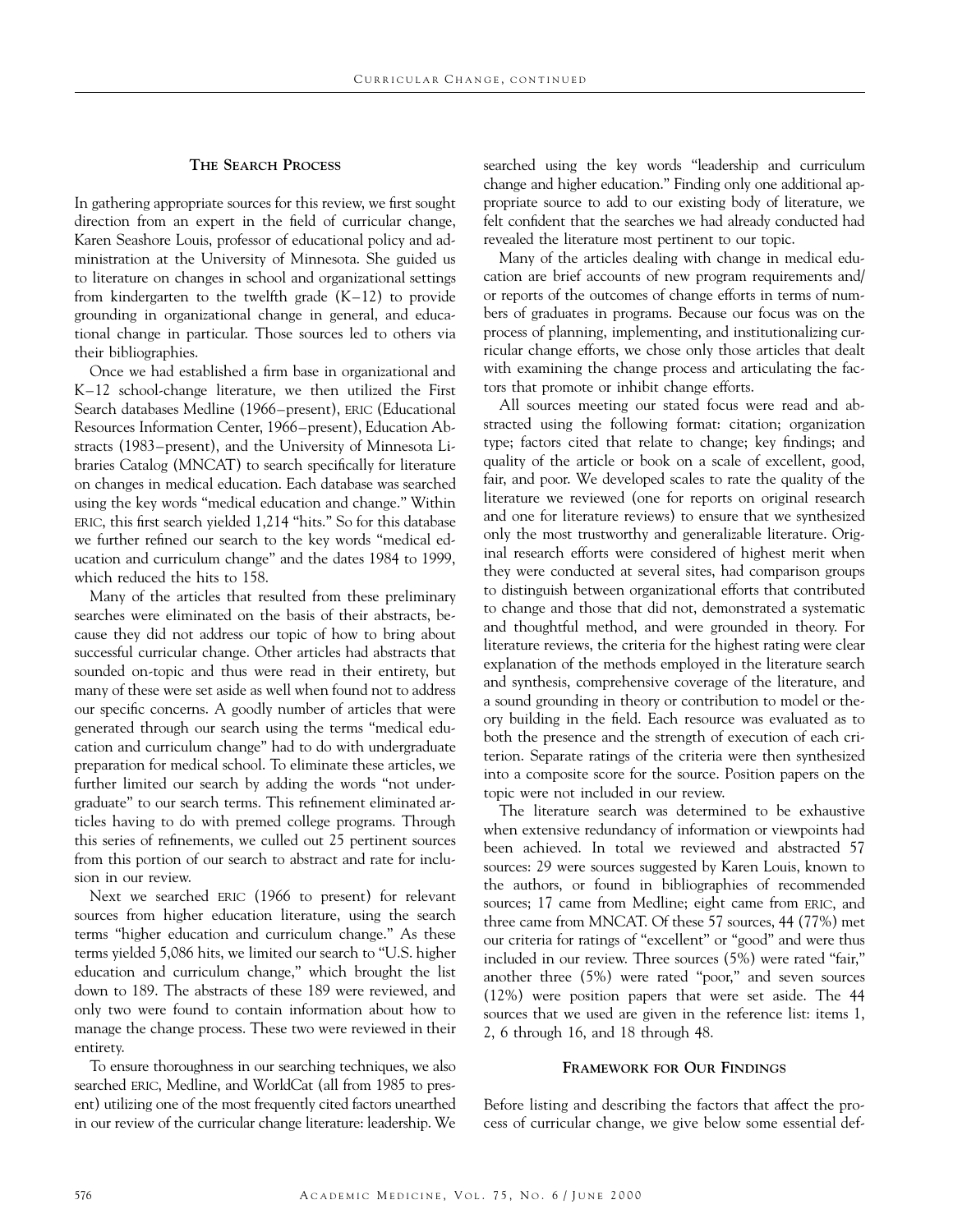initions and an organizational framework to guide the reader through our presentation. Specifically, we provide definitions for four distinct stages of change, drawing from the many sequential stage models for organizational change that are used to guide research. $1-5$  Some of our sources referenced such stage models in discussing their findings, and some even focused their research to a particular stage. Others spoke more broadly about the change process as a whole, and identified characteristics that were conducive to innovation in general. Given authors' variations in the use of models and the varied terminology in referring to stages, we clarify the terms and their meanings that we apply in this review. When it is appropriate to explicate a particular stage of change, we use the following terms:

*Planning.* During this stage, the need for change is established, a vision for change is designed, and the organizational context for change is considered.

*Initiation* (also referred to as *mobilization* or *adoption*). During initiation, which follows planning and generally lasts about a year, one would observe the ''unfreezing'' of old organizational patterns and the introduction of the innovation into the workplace or education environment.

*Implementation.* This stage typically refers to the years following initiation and leading up to institutionalization. During this time the innovation continues to be put into practice in the workplace or education environment, acquiring modifications and adjustments through trial and error.

*Institutionalization.* This stage refers to the time when the innovation has become the ''new order'' of organizational behavior. It is the time when the organization's members no longer refer to the innovation objectives as the ''new'' way of doing things, but rather refer to them as, ''the way we do things.'' It is sometimes called a time of ''freezing'' desired behaviors, in contrast to the ''unfreezing'' of undesired behavior patterns in the initiation stage.

Because of the variation among stage models in the articles reviewed, we chose not to utilize a stepwise model to organize our presentation of the factors that affect the process of curricular change. Our listing of characteristics is not intended to be viewed as sequential; in fact, the order in which one attends to the various factors will depend on the organizational setting and the nature of the innovation. Also, factors are often revisited as the change process proceeds. Still, we wish to provide an organizational framework to guide the reader through our presentation. Thus, we cluster the factors into three groups:

*Context.* This includes characteristics present in the organization that facilitate change. Factors discussed in this cluster

are mission and goals, history of change in the organization, politics, and organizational structure.

*Curriculum.* This includes characteristics pertinent to the curriculum itself. Factors discussed here are the need for change and the scope and complexity of the innovation.

*Process.* Process includes characteristics that relate to the process of implementing curricular change. Factors discussed are cooperative climate, participation by organization members, communication, human resource development, evaluation, performance dip (i.e., the temporary decrease in an organization's performance as a new program is implemented), and leadership.

Finally, it is important to mention that one of the characteristics of successful innovation—curricular or otherwise —is that the innovation and strategies used to implement it must be appropriate to the context of the organization and its environment. For this reason, most studies of organizational change, be they based on corporate or educational settings, do not claim that their results are necessarily transferable to other organizations. Still, we found remarkable consistency across disciplines and settings with regard to the characteristics associated with successful change efforts. Because common characteristics emerged across the varied settings and circumstances, we do not differentiate according to setting when relating authors' findings. The frequent reappearance of the same characteristics in varied fields and settings attests to their overall robustness as contributors to successful change. The next section, ''Our Findings,'' lists and describes the characteristics that we found consistently associated with successful and enduring curricular change.

While some characteristics of successful change listed may be so familiar as to seem fairly obvious, others may provide insight into the dynamics of phenomena that are experienced during change but not fully understood. Common pitfalls that arise from misunderstandings are revealed.

# **OUR FINDINGS**

The review revealed 13 categories in which 35 features of successful curricular change were consistently reported. The following briefly discusses the categories and features, which are organized under the three broad areas mentioned earlier: context, curriculum, and process. (The categories and features are summarized for quick review in List 1.) In the Discussion section of this article we provide information as to which of these features may be most essential for successful curricular change.

# **Context**

Successful change depends on choosing appropriate innovations and implementation strategies that fit the unique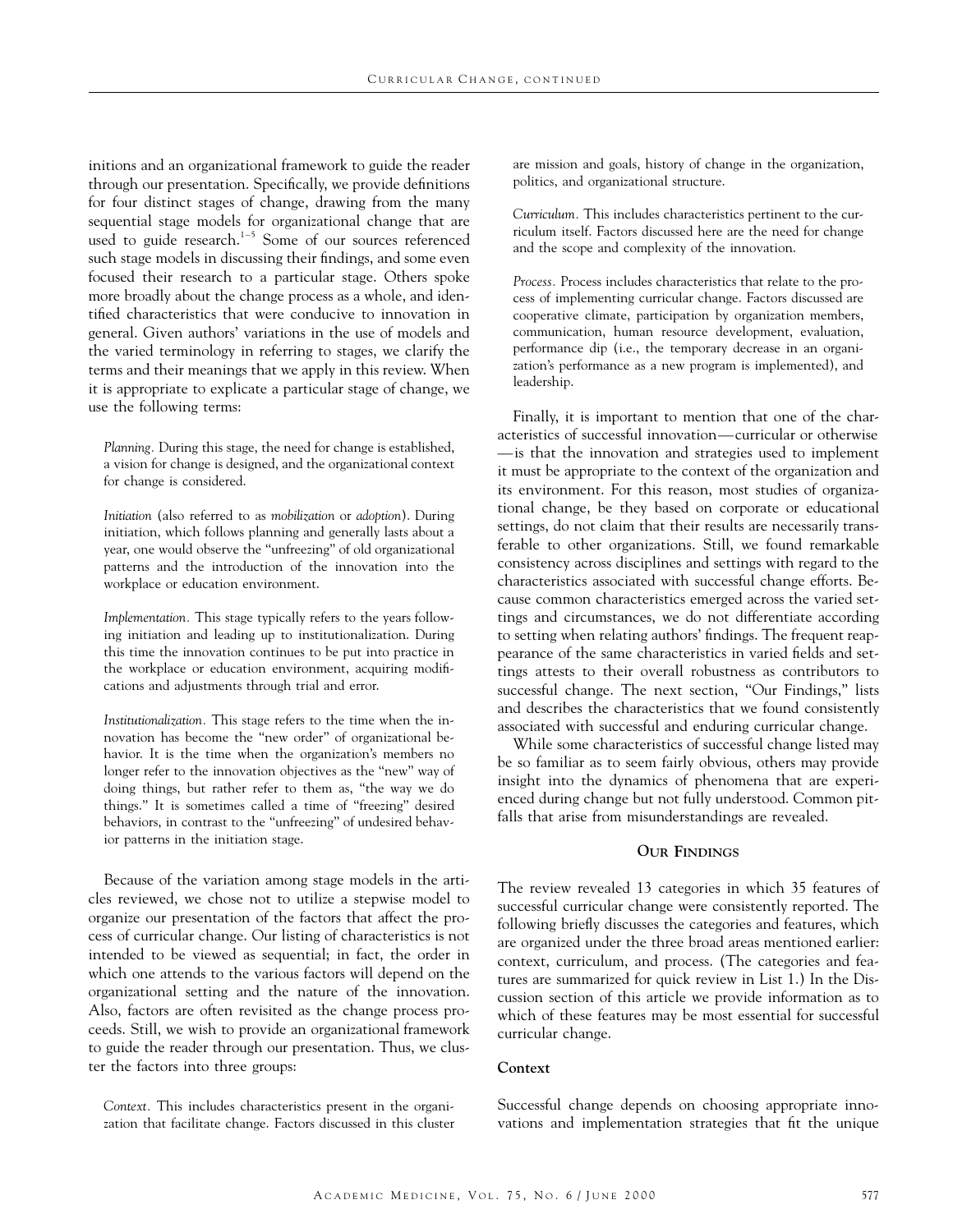# **List 1**

#### **Brief Descriptions of 35 Features of Successful Curricular Change, in 13 Categories**

**CONTEXT** 

#### **Mission and Goals**

Successful innovations must be compatible with the institution's mission, goals, and educational philosophy.

#### **History of Change in the Organization**

Educational institutions with a history of effective change are more likely to implement new innovations successfully.

#### **Politics**

## **Internal Networking**

Successful change efforts are characterized by:

- (a) having a strong, influential advocate at the forefront of the change effort.
- (b) gaining the ''buy in'' of powerful individuals or factions of the organization.

Informal networks are often the preferred means of negotiation of power issues in medical schools.

#### **Resource Allocation**

When external funds are used to initiate change projects, care must be taken to ensure that support for the change effort continues once the initial external support runs out.

#### **External Relationships/Support**

External support from foundations is a common means of funding curricular change efforts in medical settings. Tracking the innovation's success is useful in leveraging funds for the continuation of the program.

Organizations are advised to link their proposed innovations to the interests and needs of their constituents. Identifying mutual goals, committing to a shared vision, and establishing communication protocols between external bodies and the organization increase the effectiveness of innovative efforts.

#### **Organizational Structure**

Organizations with high interaction, connection, and networks of participatory teams are better able to accomplish broad change than ''segmental," "departmentalized," or "loosely coupled" organizations.

Organizations with segmental structures can accomplish curricular change by utilizing cross-departmental teams and thereby partially bypassing departmental control.

**CURRICULUM** 

## **Need for Change**

In order for change to occur and be lasting, there needs to be widespread agreement that the innovation is relevant to the real problems that potential users currently experience.

#### **Scope and Complexity of the Innovation**

Avoid the extremes of trivial trial projects or overly ambitious undertakings. A balanced approach that engages the organization members' commitment and support will be most successful.

Successful innovations are large enough to justify the human and financial costs of the effort, but not so large as to lead to distortion of the innovation or only partial institutionalization.

Continued on next page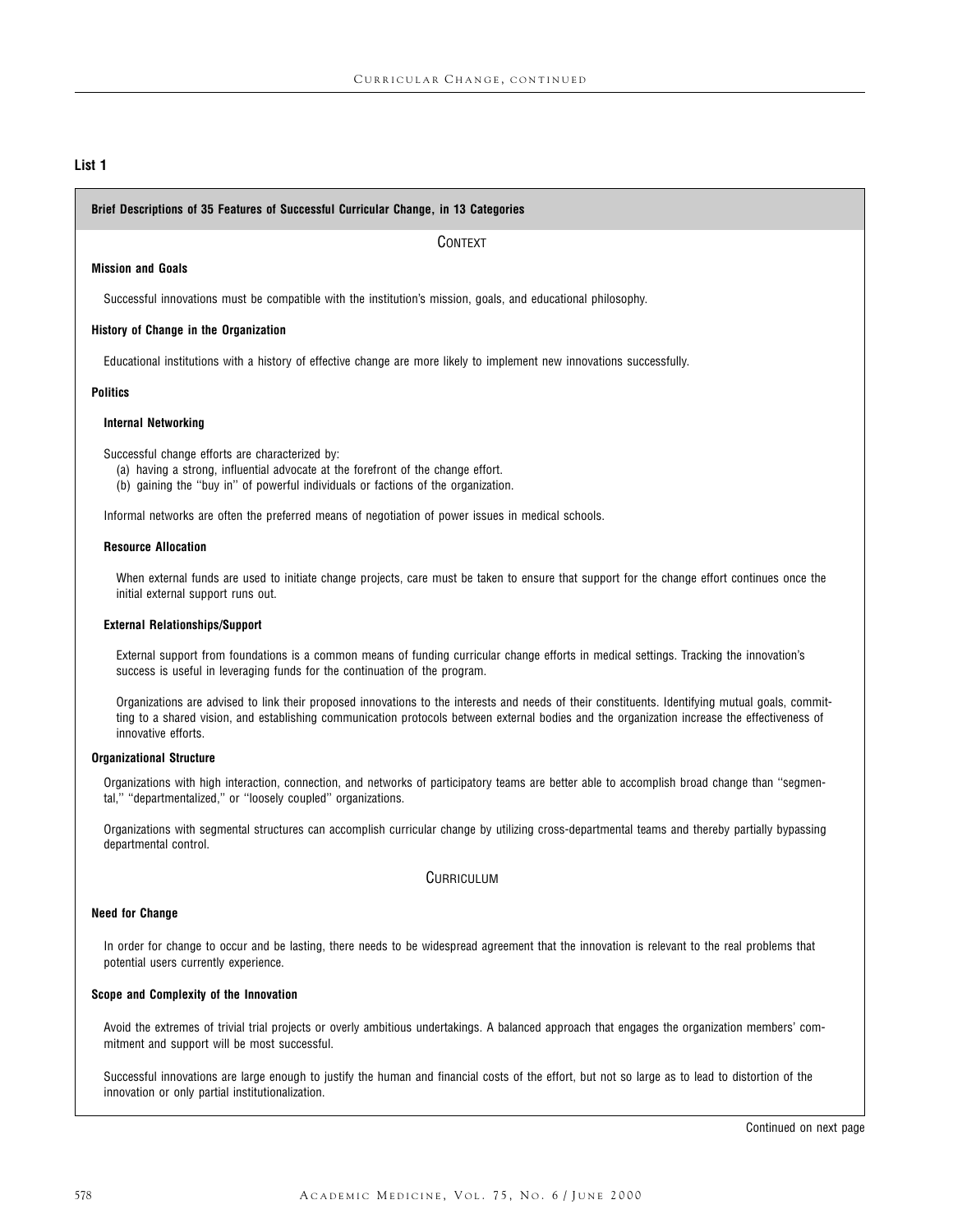# **List 1 (Continued)**

**PROCESS** 

#### **Cooperative Climate**

The importance of a positive, respectful work climate to successful curricular change cannot be overstated.

Features of change-conducive environments include interpersonal respect, support, and cohesion balanced by constructive criticism and high professional expectations.

Change-conducive organizations are also characterized by collaborative problem solving, rewards for risk taking, and skillful conflict resolution.

#### **Participation by the Organization's Members**

As organization members invest themselves in the project through their participation, they strengthen their collective ownership of the project and deepen their commitment to see the innovation through to completion.

Public opportunities to declare agreement with the innovation help build the group's resolve to move forward. Faculty forums, retreats, orientations, problem-solving teams, and committees are examples of means through which to invite faculty involvement.

#### **Communication**

Successful innovation is fostered by frequent, timely, substantive, and forthright communication that is shared in a variety of verbal and written forms, both formal and informal.

Communication among participants contributes to the coalescence of a shared meaning and a unified purpose.

It is vital for the change leader to be visible, proactive, and responsible in communicating a clear vision. The leader should also provide regular updates on the group's progress toward stated goals.

Two forms of communication found to be especially effective in medical schools are face-to-face interaction and demonstration of proposed teaching practices.

Allowing dissenters to air objections and concerns invites participation, establishes trust, affirms risk taking, may uncover legitimate concerns, and deepens individuals' investments in the change process.

Sharing insights and reflections on the innovation process during the final institutionalization stage helps recharge waning group energies. Institutionalization is also a time to reach out to newcomers and cultivate new leaders.

#### **Human Resource Development**

#### **Training Support**

For change efforts to be most effective, the organization must be attentive to the particular needs that arise as members move through the change process. Support provided should be appropriate to the culture of the school and the nature of the innovation.

Training support must be ongoing and of high quality. As follow-up practices to in-service training, peer coaching and team problem solving will significantly enhance the implementation of new behaviors.

Leadership training is necessary for continued cultivation of new leaders, especially in settings where personnel may not have previously needed to develop leadership skills.

New organization members must be ''brought up to speed'' on the innovation process, so they do not inadvertently weaken or disrupt progress already made.

Continued on next page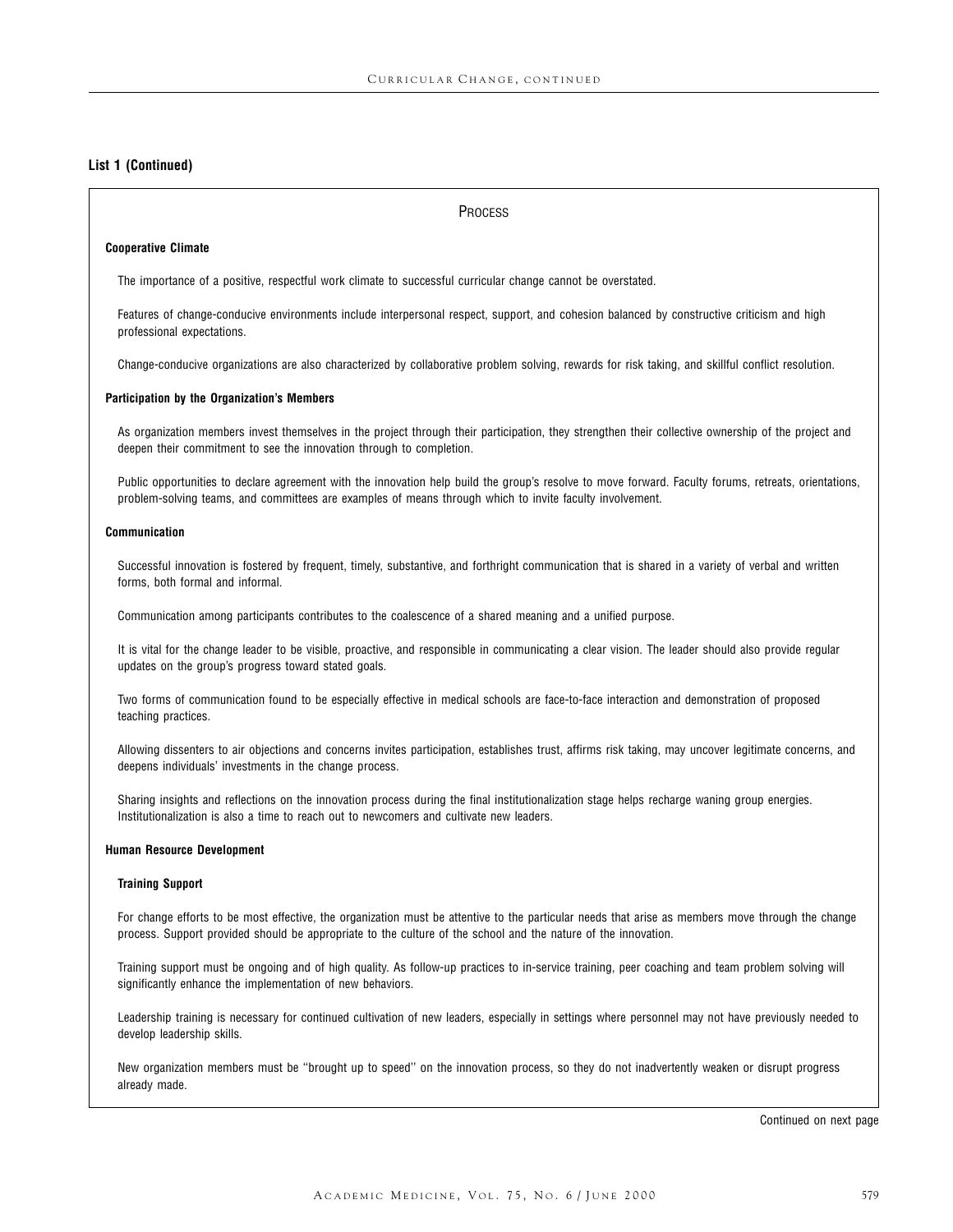# **List 1 (Continued)**

#### **Reward Structure**

The organization's reward structure must include incentives that reward participation in the innovation.

In medical settings, approaching curricular change as an "experiment" elevates the innovation in the eyes of participants to a process deserving of the organization's investment of effort and resources.

## **Evaluation**

An evaluation done well serves to legitimize the innovative process by holding it to standards of analysis that the faculty regard as valid and meaningful.

Formative evaluation is useful in locating difficulties and solving problems, in fostering open communication and a cooperative climate, and in renewing commitment to and ''ownership'' of the project.

#### **Performance Dip**

As a new program is implemented, a period of decline in organizational performance often occurs. During this time, strategies that lead to successful innovation include acknowledging grieving over losses associated with the old curriculum, celebrating successes, providing professional assistance, making minor adjustments in the process, and continuing to monitor progress toward organizational goals.

#### **Leadership**

## **Leadership in General**

Stable leadership is positively associated with successful innovation.

## **Leadership Characteristics and Behavior**

Essential characteristics of effective change leaders are to utilize assertive participative and cultural/value-influencing behaviors, to be ''flexible,'' to view the organization through a variety of perceptual ''frames,'' and to mobilize others to maintain the change momentum.

#### **Leaders' Advocacy of Organizational Vision**

Leaders must effectively communicate and promote the organization's shared vision for curricular change.

circumstances of the organization.<sup>2,6–9</sup> We return to this idea again and again in this review, because all of the factors we discuss are influenced by the particular circumstances of the organization that is implementing change. Even similar organizations in different contexts take different paths in innovation. Specific aspects of organizational context that are discussed next are mission and goals, history, politics, and organizational structure.

**Mission and goals.** The underlying beliefs and values of an organization are expressed in its mission and goals. Successful innovations must be compatible with the institution's expressed values, beliefs, and purposes. In educational settings, the mission and goals of the school, the espoused educational philosophy, and the institution's culture are all essential components to consider when envisioning a change. $2,10-13$ 

The results of an ethnographic study of ten medical schools by Ross and Fineberg exemplify the close ties between mission, institutional culture, and innovation.<sup>14</sup> These investigators found that the smaller medical schools in their study, which had more focused missions (to prepare generalist practitioners, for example), could more readily implement institution-wide innovations than could larger schools with more comprehensive missions. The larger schools were more likely to introduce innovations of narrower scope. Ross and Fineberg attributed this to the fact that larger schools pursue a plurality of missions, including training in specialty practices, a variety of research efforts, and staffing of hospitals. Each department then has its own unique mission(s) within the institution, and each enjoys considerable autonomy in carrying out its mission(s). In such settings, where departments operate quite independently in pursuit of their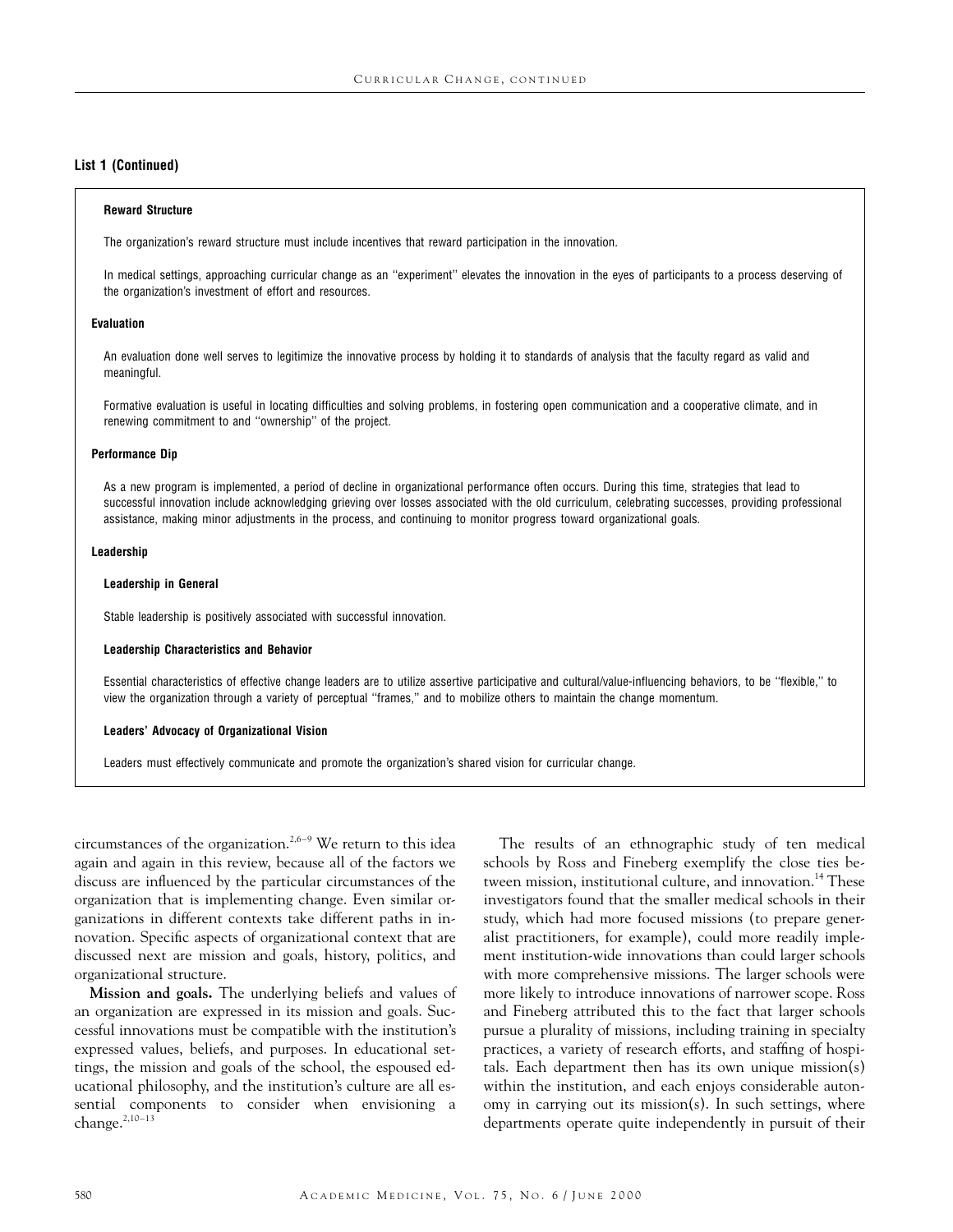specialized goals, it is more difficult to focus faculty attention on institution-wide innovations.

**History of change in the organization.** An organization's prior history with implementing innovation influences that organization's subsequent change efforts. For example, Corbett, Dawson, and Firestone found that educational institutions that had histories of effective change were more likely to implement new innovations.<sup>15</sup> Furthermore, Miles and Louis report that a history of successful innovation will positively influence the institutionalization of change, that is, making the change a lasting part of the organization.<sup>16</sup> Fullan and Stiegelbauer discuss the influence of the history of change as well.<sup>2</sup> They find that organizations that have histories of failed change efforts are particularly unlikely to incorporate innovations.

**Politics.** Political issues revolve around the allocation of scarce resources—"who gets what, when and how."<sup>17</sup> Controlling decisions, or at least having the ''right connections'' with those that do, and being able to mobilize needed resources are examples of political variables. The three political components that emerged as the most salient for curricular change in medical schools are internal networking, resource allocation, and an institution's relationship with its external environment.

*Internal networking.* Power is most simply explained as the ability to affect organizational outcomes either by possessing the authority to make decisions or by influencing those who do. In educational settings, we refer to influential individuals or subgroups within the organization and/or external groups that may affect the organization's operation. These groups or individuals may exercise their power through formal or informal channels. In medical schools, informal networks are often the preferred means for negotiation of power issues. Internal power bases may be found among the faculty, administration, or students; and external power alliances may be forged with other medical schools, foundations, unions, professional associations, or community, state, or federal governing bodies.

Lippitt and colleagues suggest that planned organizational change must have at least one strong advocate who exercises personal influence through a variety of strategies, such as assertive persuasion, awarding rewards or punishments, building trust, and enthusiastically demonstrating support for the common vision.<sup>18</sup> Furthermore, they find that if change is to be enduring, powerful individuals or factions within the organization must eventually cooperate with the change effort, even if they are not early advocates of the process.

In addition to faculty and administrators, students can be an important base of support during curricular change. Lindberg reports that students can be very persuasive in eliciting faculty support for curricular change.<sup>19</sup> Grayson and associates and Rollins and colleagues similarly report that medical

students' feedback and enthusiasm have helped sustain the momentum of change in some settings by "pushing" the faculty forward.<sup>9,20</sup> Sometimes students even assume leadership  $roles.<sup>21</sup>$ 

One power issue that has arisen in curricular change efforts is the question of who ''owns'' or ''controls'' the curriculum: the school or the faculty. Some schools have written senate guidelines that clarify this issue; others are still struggling with it. Some have settled the dispute by agreeing that faculty members own the course content, but not the methods of instruction. This agreement serves to pave the way for curricular change in cases where innovations focus on teaching methods and not course content.<sup>19</sup>

*Resource allocation.* The method of allocating resources within medical schools tends to promote a system of departmental autonomy. Research funding is awarded for specific faculty research activities that further the department's discipline. For example, patient revenues typically go to the department whose faculty are providing care, and graduate education dollars for federal reimbursements of affiliated hospitals typically go to the department in which the resident is being trained. This being the case, department interests and research- and clinic-revenue imperatives tend to take precedence over the achievement of institution-wide educational goals.<sup>14</sup>

Acquiring the necessary funds to launch a curricular change project may require establishing partnerships with external organizations, such as foundations.<sup>20,22</sup> While foundation-supported curricular change initiatives are common, reliance on external funding to initiate and implement change may have negative ramifications for the institutionalization of the change effort. $<sup>2</sup>$  As the innovation progresses,</sup> care must be taken to garner sufficient funds from other external sources, or through internal appropriation, so that support for the change effort continues once the initial grant support runs out. Tracking of the innovation's success through ongoing evaluation mechanisms can prove useful in leveraging funds for the continuation of the program.

*Relationship with external environment.* Several researchers recommend that organizations link their innovations to the needs of their clients and supporters and involve their external constituents in the change process from the earliest stages on. Identifying mutual goals, committing to a shared vision, and establishing communication protocols between external bodies and the organization open the door for continued guidance and support.<sup>7,11,16,22,23</sup> Glaser and colleagues find that having internal structures and procedures for monitoring ''the pulse'' of the larger community helps organizations adjust to external environmental imperatives as they implement innovation strategies.<sup>1</sup> Studies of  $K-12$  school changes find that where communities and schools actively work together, the community can be an invigorating force for change, making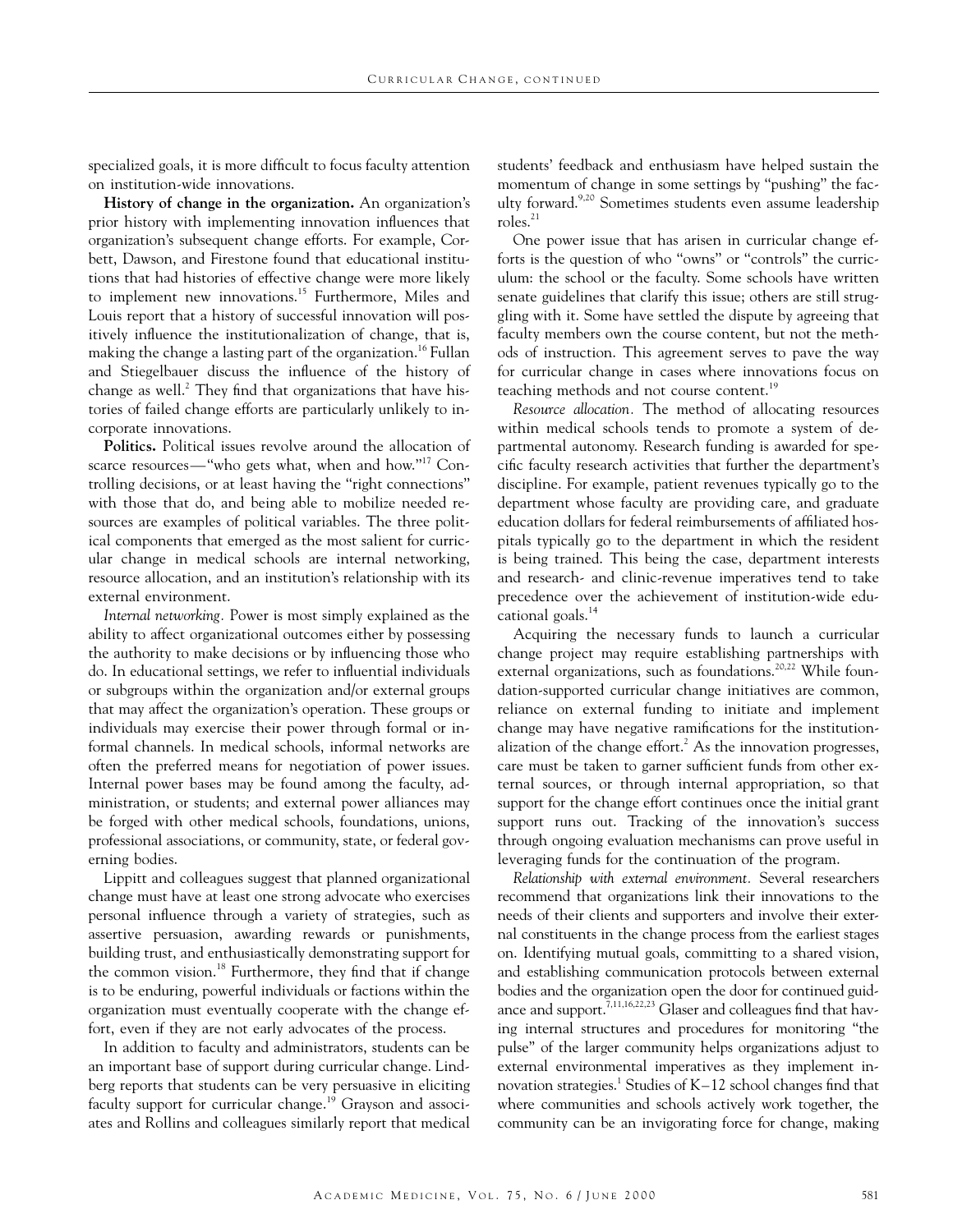innovative efforts all the more effective.<sup>2,24</sup> Miles and Louis report that institutionalization of school change is augmented when the innovation is congruent with the interests, goals, values, and ideology of the community it serves.<sup>16</sup>

In the case of medical schools, external supporters may include government bodies, accrediting agencies, scholarly societies, health professions organizations, and managed care organizations, as well as the geographic community in which the school is located. Kantrowitz and associates recommend developing relationships with other medical schools that are engaged in similar innovations to exchange ideas, share successes, and solve problems together.<sup>22</sup> The W. K. Kellogg Foundation's Community Partnerships Project is one example of health professions schools partnering with local communities to accomplish curricular change. In this initiative, an advisory board of academics and community leaders oversaw each project site. Often, community representatives comprised over 51% of the board at a given site. Richards credits effective coalition building between medical institution leaders and community groups as key to the impetus and continuing support for curricular change.<sup>25</sup>

**Organizational structure.** The highly autonomous departmental structure found in medical schools presents a challenge to institution-wide curricular innovation that requires integration and collaboration among departments. Research on the relationship between organizational structure and successful organizational change explains why.

Researchers point out that ''integrative'' or ''closely linked'' organizational structures are more amenable to institutionwide change than are "segmental" or "loosely coupled" systems. Kanter, for example, finds that organizations with ''integrative,'' fluid boundaries between departments better facilitate the free flow of ideas than do rigid, ''segmental'' departmental structures.<sup>26</sup> Rogers, too, notes that innovations and new ideas spread more effectively across departments when there is a higher degree of interconnection and interpersonal networks among units. $8$  Studies in K–12 settings corroborate Kanter's and Rogers's findings from the corporate world. Corbett and colleagues and Rosenblum and Louis find that K–12 teachers' commitment to organizational change is directly related to the degree to which their work is integrated with that of other teachers.<sup>15,24</sup> These two studies also link departmental integration to the durability of change, finding that greater integration facilitates more lasting change.

In organizations with loosely coupled work units, change may be easy to implement in one area, but then prove difficult to spread.<sup>27</sup> Segmented, loosely coupled systems are not at a total loss, however, when it comes to implementing organization-wide innovations. Rosenblum and Louis find that decentralized, loosely coupled systems may still be successful in effecting change if there is sufficient positive interaction among units. What constitutes ''sufficiency'' will

vary from institution to institution.<sup>24</sup> In general, segmentalized models are seen as less able to accomplish broad change in comparison with models with high interaction, connection, and participatory, team-focused networks.<sup>16,28</sup>

Recognizing the need for more ''integrative'' structures to facilitate change, medical schools meet this challenge in creative ways. Kaufman, for example, describes the establishment of an interdisciplinary curriculum task force and a new, integrated governance structure to oversee curricular change.21 Cohen and others also describe circumstances in which it can be prudent for a school to establish a curriculum task force outside ''the traditionally cumbersome, turfconscious education policy committee.''29,p.355 This sentiment is echoed by Hendricson et al., who find that task forces can best address curricular issues by circumventing departmental territorial infighting.30

In some medical schools, where proponents of change find the ''walls of resistance'' to curricular change too ''impenetrable,'' a separate innovative track of study has been developed to operate concurrently with the more traditional medical education track.<sup>22,p.19</sup> Such efforts have been found to be successful because they involve faculty from many different departments and partially bypass departmental control. They also provide a sheltered environment to try out new strategies, and they create a means for comparison between the traditional and innovative education tracks.

# **Curriculum**

The next two factors influencing successful curricular change address establishing the need for curricular change and then deciding on the scope and complexity of the change initiative. These activities occur in the planning stage of an innovation. However, these actions will likely flesh out concerns and considerations that may need to be revisited as the change process proceeds.

**Need for change.** It may seem self-evident that an organization would not embark on an innovative path without first identifying a bona fide ''need'' for change. What is not always recognized is that it is not enough for the administrators or board of directors to recognize that need and call for change. In order for change to occur and be lasting, there needs to be a widespread agreement that change is requisite.<sup>2,27</sup> Change efforts require a considerable commitment of time, energy, and resources, often more than originally anticipated. In order to initiate and sustain the momentum of change, the relative advantages of implementing an innovation must be seen to outweigh the costs. Widespread dissatisfaction with the status quo, for example, establishes a sense of urgency for change that propels the project forward.<sup>1</sup>

Sometimes the impetus for change originates outside the institution; at other times the need for change comes from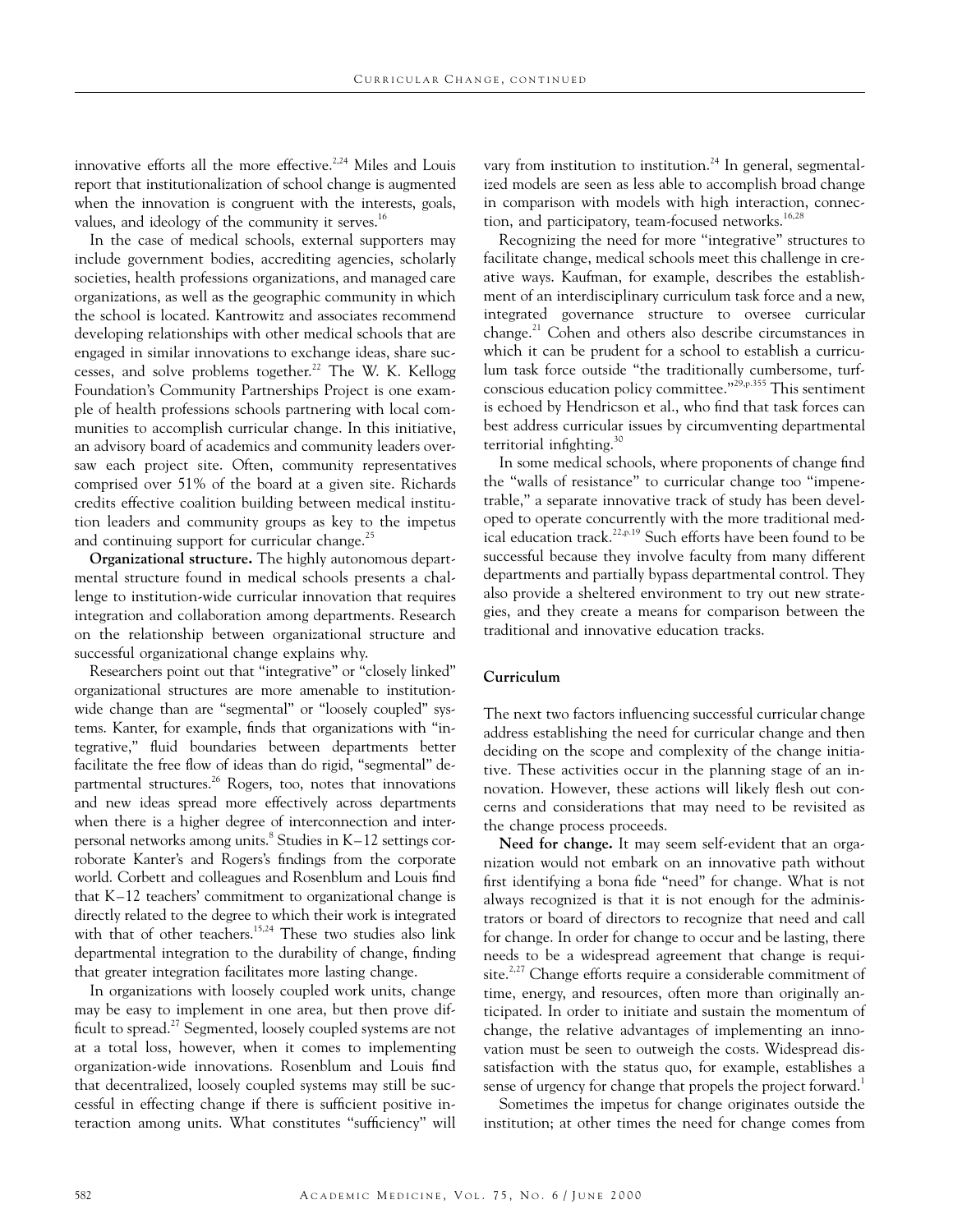within. What is key is whether the change meets the standards of "reality and utility."<sup>31,p.27</sup> That is, the innovation must appear relevant to its potential new users for dealing with real problems that they experience. The degree to which participants clearly understand the proposed change and believe that it holds promise for genuine improvement of the status quo will impact their likelihood of employing the innovation.

Louis also notes that the centrality and quality of the innovation affect its success.<sup>13</sup> The more central an innovation is to the core operation or mission of an organization and the higher the perceived quality of the innovation (if it is associated with an esteemed expert or grounded in sound evidence, for example), the greater its chance for successful implementation.

**Scope and complexity of the innovation.** In planning a change strategy, one of the initial questions to deal with concerns the scope and complexity of the change effort. Should it involve the entire organization and be fairly complex, or should the organization start with a ''pilot project'' of limited scope?

Some researchers note the successful use of ''pilot,'' or trial, initiatives because the phased-in, incremental process is less disruptive and anxiety-provoking for the organization members involved than a sweeping, organization-wide initiative would be. $9,20,32$  However, other researchers offer some provisos to the use of ''pilot projects.'' Successful innovation is built on the active participation of an organization's members. If a test project is judged ''trivial,'' it will not have the engaging quality necessary to garner members' commitment and support. Small projects of limited scope are more easily shelved or dropped without controversy because people are not deeply invested in them.<sup>28,31</sup>

On the other hand, innovative projects can also err by being overly ambitious. If available energies and resources become overextended, the change initiative may fail or be only partially institutionalized.<sup> $2,31$ </sup> Crandall and colleagues advise that organization leaders be attentive to their organizations' contexts and choose a balanced approach: ''from an organizational perspective . . . the greatest success is likely to occur when the size of the change is large enough to require noticeable, sustained effort, but not so massive that typical users find it necessary to adopt a coping strategy that seriously distorts the change."<sup>31,p.26</sup> While innovations that are complex and broad in scope may pose difficulty in implementation, they succeed best when broken into small steps.<sup>28</sup>

# **Process**

Sometimes organizational leaders err by believing that the planning stage of an innovation is the ''hard part'' and that the initiation and implementation of change will be easier. In truth, each stage of change presents unique and unanticipated challenges, and the process of implementing change often takes longer than expected. The following factors of cooperative climate, participation by organization members, communication, human resource development, evaluation, the performance dip phenomenon, and leadership provide insights on how to support organizational members through what is often a lengthy and demanding process.

**Cooperative climate.** The work climate of an organization can greatly influence the change process. Eastwood and Louis report that a cooperative environment, characterized by collaborative problem solving, harmony, effective communication, and skillful conflict resolution, is essential for successful organizational restructuring.<sup>33</sup> Lippitt, Langseth, and Mossop, and Colwill, Perkoff, Blake, Paden, and Beachler also note the importance of collaboration.<sup>18,34</sup> Colwill and colleagues report specifically on the necessity of bringing individuals of different disciplines or departments together to plan and implement curricular innovation in medical schools. Interestingly, organizational change itself, if properly managed, can be the impetus for the creation of a collaborative organizational environment.<sup>34</sup>

Engaging in the change process requires that one put aside familiar practices and adopt new ones. Thus, a period of change can be a challenging time of uncertainty and even discomfort for organizational members. To assist them in venturing into unknown territory, participants need assurance that they can try out new behaviors without fear of punishment if their first attempts at innovation fail. Several researchers note that institutions that reward risk taking foster an innovative climate.<sup>19,23,28,35</sup> Corbett and colleagues, Little, and Fullan and Stiegelbauer all associate a culture of collegial support and interpersonal bonding with successful change.<sup>2,15,36</sup> Rosenblum and Louis further find that the ability to air disagreements among colleagues helps to create an environment conducive to change.<sup>24</sup>

In sum, the importance of a positive, respectful work climate to successful curricular change cannot be overstated. This is a robust characteristic consistently found also to contribute to high creativity and research productivity, which are often also important accomplishments of medical schools. $37-39$  In that innovation requires a steady stream of creative ideas as members practice new behaviors, a work climate that supports and enhances creativity would certainly likewise enhance innovation. Pelz and Andrews' research from the 1960s continues to be cited as an example demonstrating the increase in productivity that comes with an interpersonal organizational climate of ''creative, supportive tension,'' in which enthusiasm, respect, and cohesion coexist with criticism and high professional expectations.<sup>39</sup>

**Participation by the organization's members.** Numerous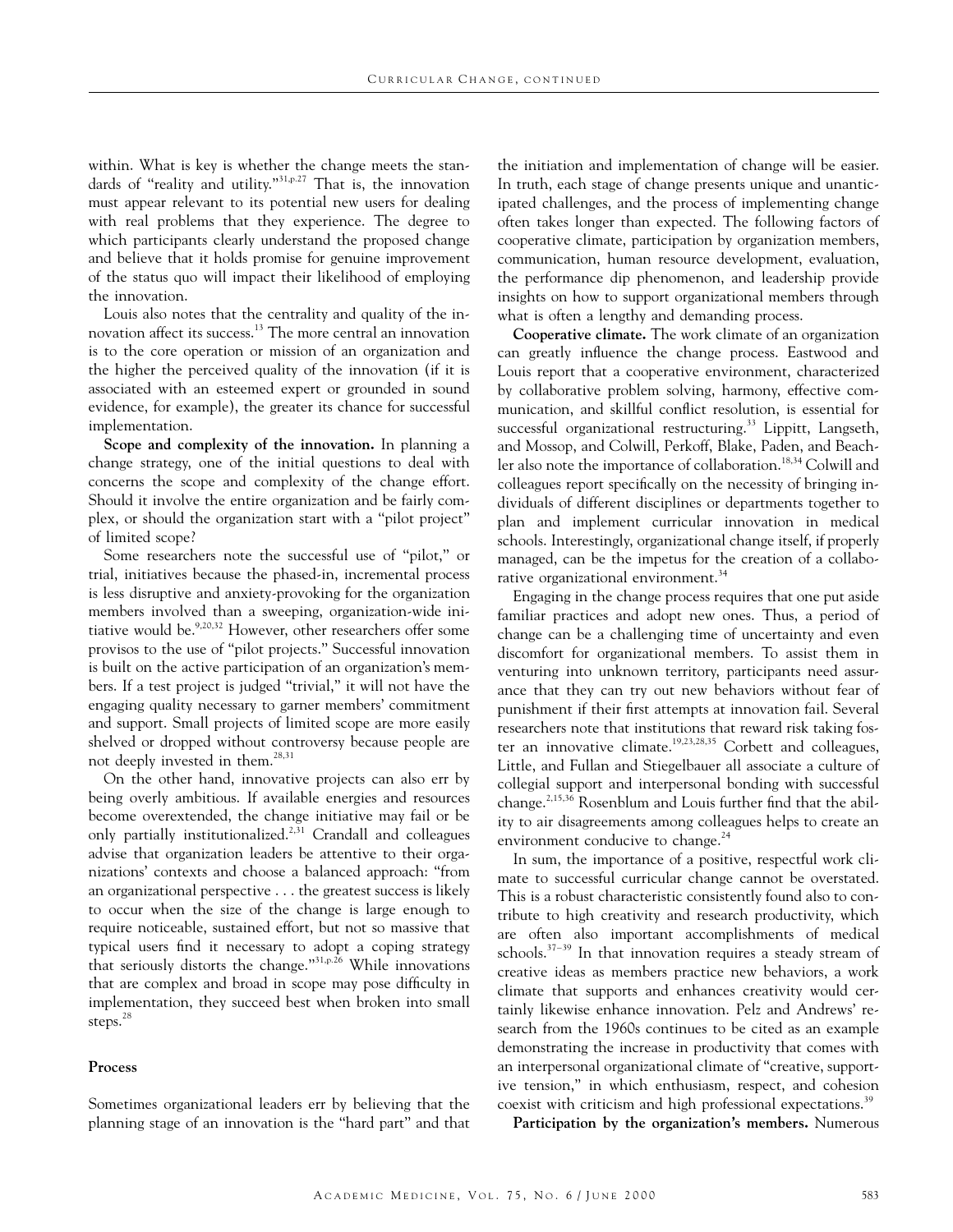researchers report that broad participation by an organization's members is an important feature in the change process.1,2,10,11,16,18,26,36,40 As an organization's members invest themselves in the project through their participation, they strengthen their commitment to see the project through to completion.19,28 Crandall and associates suggest that public opportunities to affirm and declare one's agreement with the proposed plan help build consensus and deepen the group's resolve to carry the plan forward.<sup>31</sup> Participation also hastens members' skill development and increases the likelihood of the innovation's being formulated and implemented in ways appropriate to the organization's context.<sup>27</sup> Finally, Eastwood and Louis find that the stronger the participants' sense of collective ownership of a plan during the implementation phase, the greater the likelihood that the organization will successfully institutionalize the plan in the final stage of the change process.<sup>33</sup>

While there is significant support for broad-based inclusion of the organization's members in all stages of the change process, some provisos are given. If planning and decision making infringe on other staff obligations, and especially if deliberations become overly cumbersome and prolonged, participation can be draining and frustrating, and therefore ultimately a "cost" rather than a "benefit" to the process.<sup>15</sup> Furthermore, rank-and-file members tend to grant their leaders a certain ''zone of trust'' in decision making. Leaders need to be attentive to their organization's culture in this regard, and be prudent in deciding when and how to involve participants. Being overly reliant on participants in decision making can be just as problematic as being too dominant.<sup>27</sup>

Methods for eliciting participation may include retreats, project orientations, or the use of team-focused problemsolving techniques.<sup>28</sup> Hendricson, Payer, Rogers, and Markus advocate the use of faculty forums and numerous subcommittees to allow ample opportunity for faculty involvement.<sup>30</sup>

**Communication.** Many researchers note the necessity for effective communication during change to promote a shared meaning and understanding of the goals of the innovative effort, as well as to promote ownership of the innovation. In our discussion of mission and goals, we have already noted the importance of having innovation goals that are compatible with the overall goals of the organization. Goals, however, are multidimensional, as are organization members. Communication among participants ensures that a shared meaning will coalesce, and participants will formulate a common and unified purpose together. Through communication, goals are established, clarified, and then proclaimed.<sup>2</sup>

Researchers recommend that communication be frequent.<sup>2,41</sup> Dannefer et al., for example, recommend "planned redundancy'' in communication. They find that the use of a variety of methods and reiteration is much more effective than one-time or single-medium approaches.<sup>41</sup> The use of several methods promotes ''ownership'' by allowing people to ''buy in'' to the project again and again in varied situations: forums, meetings, and other interactions. Repeated reminders of goals and plans are important because people receive, integrate, and recall information selectively.

What kinds of communication are useful? All kinds: written and verbal, formal and informal. Newsletters, announcements, memos, one-on-one interactions, meetings, forums, bulletins, updates, and e-mail messages all have their places in the communication stream. Most important is that communication be succinct, frequent, honest, factual, substantive, and timely.<sup>32</sup> Communication should build trust and clarity.18,41 If information is not delivered in a straightforward and timely manner, participants will form their own interpretations of what is happening, based on misinformation, innuendo, and hunches.

Of all the communication linkages, it is particularly crucial for the leader to be an effective communicator.<sup>2,42</sup> Leaders must proclaim a clear vision of where the organization is headed and provide accurate updates on the progress toward those goals. Dannefer et al. find that it is vital for the leader to be visible, proactive, and responsible in communicating; he or she should not delegate this responsibility to others.<sup>41</sup> In order to rally support and participation for the innovation, the leader must model enthusiasm and commitment.

*Communication in medical schools.* Two forms of communication were found to be especially effective in medical schools. The first is face-to-face interaction. Even in our high-tech society, there is no substitute for it. One-on-one interaction reduces the possibility of misunderstanding by allowing the opportunity for immediate feedback and clarification and also by having the added dimension of nonverbal cues.<sup>41</sup> Given the "turf-protecting" consciousness often found in medical schools, personal interaction is especially helpful to assuage any guarded, territorial reactions to curricular change.

The second type of communication found especially useful in medical schools is demonstration. Lindberg and Mennin and Krackov reported that demonstration of proposed teaching practices brought more immediate understanding and more successful adoption of new teaching methods by faculty.19,40

*Airing dissent.* Naturally, not all communication will be positive and reaffirming. Dissent, too, is to be expected, and forums should be provided for the airing of objections and concerns.19,41 In keeping with ideas mentioned earlier under ''cooperative climate,'' participants must feel safe in taking the risk to express dissenting views. They must feel fully heard, be acknowledged for contributing to the ongoing discussion, and receive feedback. Objections can be very useful in identifying stumbling blocks in a plan and providing cre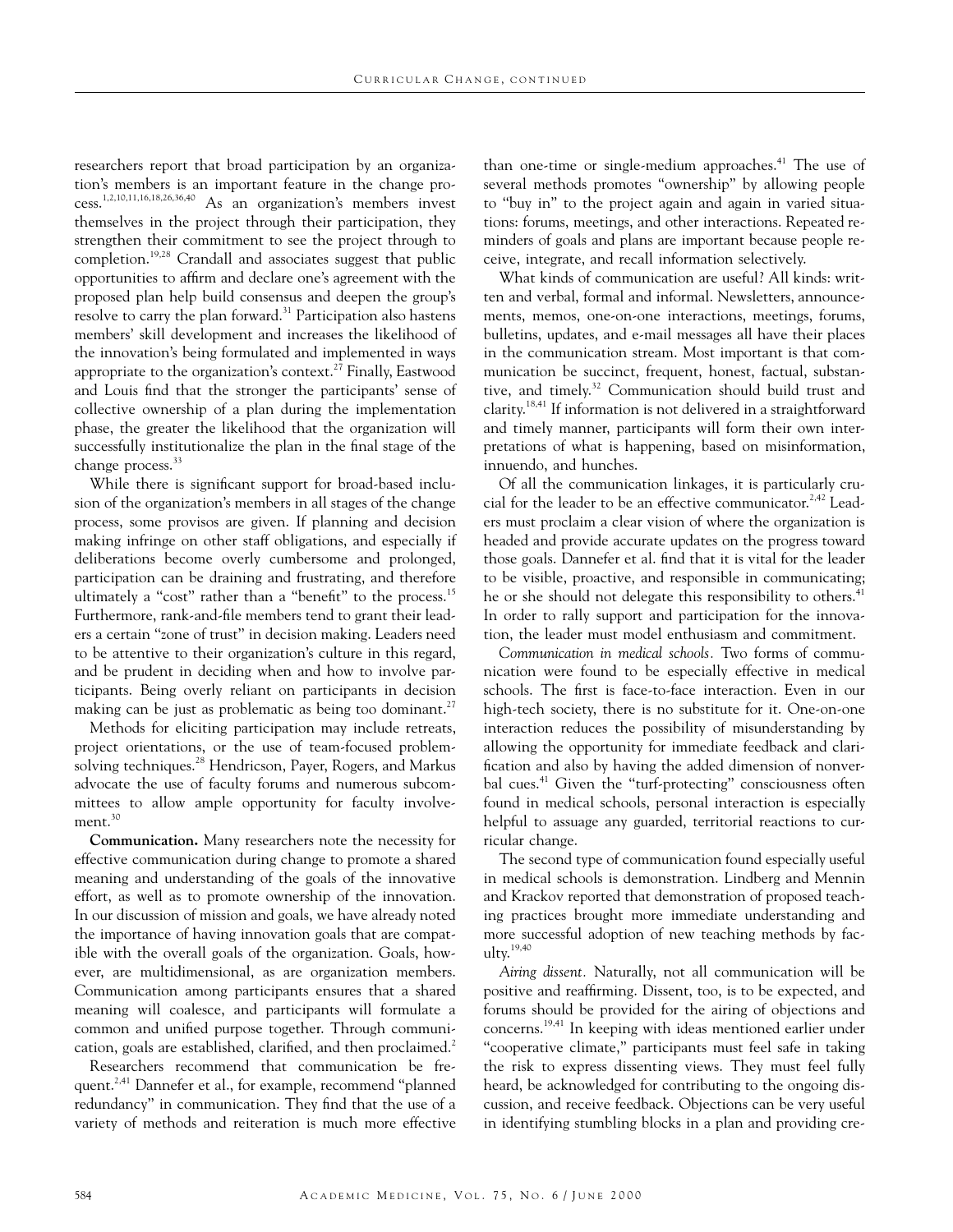ative alternatives. Even the best of plans needs some adjustment as it is initiated. Listening to dissenters not only benefits the plan, but also invites the participation of plan opponents and deepens their commitment to the change process. As their ideas are heard and incorporated into the plan, dissenters become ''planners.'' They then have a greater stake in the outcome of the change process.

Another benefit evolves from allowing dissenters to air their views. Sometimes in the voicing of one's concerns, one sees that one's fears are ungrounded. Then the dissenter quickly ''loses steam.'' Alternatively, the dissenter may find no support for his or her position among other participants. Again, that individual, finding no audience, may quiet himself or herself. There is far greater danger in not allowing dissent to be expressed. Lindberg reports that in a situation in which detractors were circumvented and excluded from the process, pockets of resistance resurfaced again and again to hinder the organization's effort for change.<sup>19</sup> The lesson here is that even dissent should be regarded as an opportunity for individuals to deepen their levels of participation in and commitment to the change process.

*Communication during institutionalization.* The final stage of the change process, institutionalization, calls for special kinds of communication. High energy and enthusiasm often accompany the planning, initiation, and implementation stages of innovation, but after three to five years have passed, the energy and momentum begin to wane. Change is demanding and can eventually deplete the vitality of even the most committed of individuals. As institutionalization approaches, the organization probably needs to recharge. One way to do this is to provide forums for faculty to share their insights and their new ideas so that innovation continues to be part of the organizational milieu. Another strategy is to invite students to share their responses and reflections on the changes they have experienced in the curriculum. Also, efforts need to be employed to reach out to newcomers to the organization, to invite those individuals to embrace the innovation, and to cultivate new leaders from among the fresh recruits.<sup>41</sup>

**Human resource development.** Meeting the ''human'' needs of an organization's members through open communication channels, opportunity to participate in fulfilling ways, and a fair reward structure fall under the area of human resource development. Human resource theorists maintain that people are more effective in their work when their needs for comfort, safety, respect, self-accomplishment, and meaningful relationships are met.<sup>43</sup> It follows, then, that for change efforts to be most effective, the organization must be attentive to the particular needs that arise as members move through the change process.

Change is a difficult and lengthy process, requiring sustained energy; it often takes longer than anticipated. In addition, change involves feelings of loss as old behavior patterns are set aside and feelings of anxiety, inadequacy, and uncertainty arise in meeting the demands of new procedures.<sup>2,12,40</sup> Many researchers note that during change participants are especially vulnerable to burn-out, and need a variety of support mechanisms to assist them as they develop new skills and learn new behaviors.2,7,9,10,13,18–20,31,33,44 Crandall and colleagues suggest that support comes in three areas: affective (emotional support and reassurance), cognitive (clear understanding of the innovation and one's part in it), and skills development (training and coaching). $31$ 

As important as training and other support mechanisms are, it is equally important to match the chosen development strategies to real staff needs, and to deliver support in ways congruent with institutional mores. Rubeck and Witzke report that medical schools in their study found it challenging to both identify the faculty's needs and also provide support appropriate to the culture of the school and the nature of the innovation.<sup>45</sup>

*Common training problems.* An innovation is more likely to be adopted when the implementers, usually faculty, understand the theoretical underpinnings of the desired innovation and are trained in the skills required to implement it. For example, when implementing a new problem-based learning curriculum, it is important that faculty members be familiar with the underlying learning theory. For tying theory to practice, demonstrations of desired new behaviors can be especially cogent. Live demonstrations of how to conduct problem-based learning sessions and videotaped demonstrations of the use of curricular scripts in clinical teaching are two examples of the effective use of demonstration to build faculty members' skill levels.19

One common error in the area of training is to believe that an initial training session, presented as a program is being launched, is ''enough.'' Joyce and Showers explain that follow-up coaching, coupled with opportunities to engage in problem solving with colleagues as new skills are practiced, can significantly enhance the implementation of new behaviors.<sup>44</sup> Training support must be ongoing and of high quality. In fact, Fullan and Stiegelbauer note that it is after trying to implement new skills and practices and experiencing frustration that individuals are in special need of additional support and coaching, so that they do not revert to their more familiar old patterns.<sup>2</sup>

Another common area of ''lack'' in training is in providing necessary support and skill building for leaders. Many people believe leadership abilities to be ''inborn,'' when, in fact, these are skills that can be learned and developed. Because the change process is long and demanding, new leaders must be recruited to "take over" when current leaders need rest and rejuvenation. Medical school personnel (whose primary roles have been, for example, in a laboratory or in providing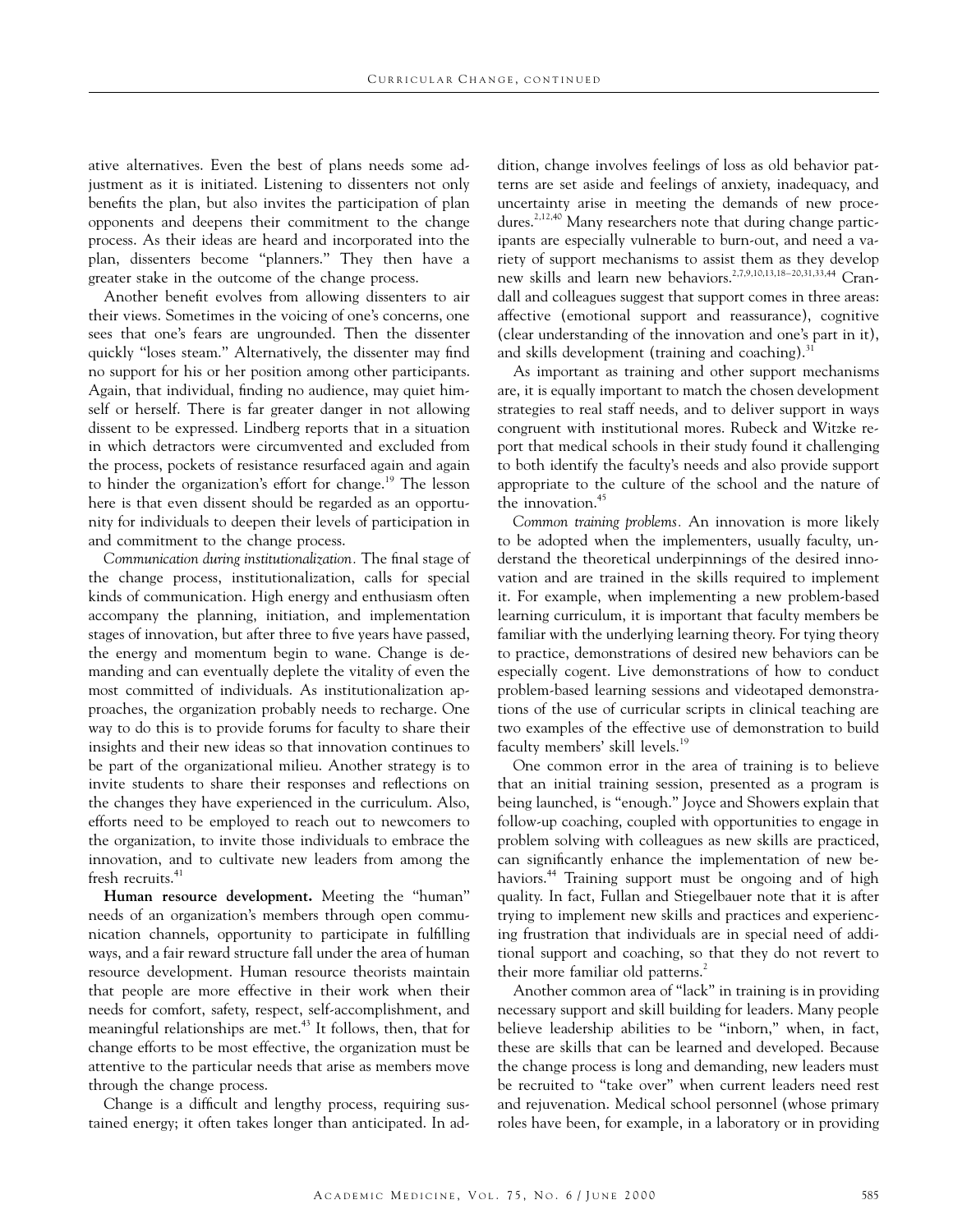patient care) may not have previously needed to develop leadership skills, so leadership training for faculty may be especially appropriate for the continued cultivation of new leaders in medical school settings.<sup>21</sup>

It is likely that new members will join the organization during the change process. It is important that these new members be oriented and socialized to the ongoing innovation. One helpful strategy is to recruit new members known to be supportive of the innovation.<sup>19,42</sup> However, even individuals supportive of the change effort need to be ''brought up to speed'' on how the implementation process is going in this particular setting. New members can unintentionally disrupt a fragile new program because they are not familiar enough with the organization's culture or context. They could, for example, aggravate sensitive issues that have already been dealt with. Especially if new members are to assume leadership roles, it is important that they be grounded in the organization's milieu, and that they ease in to the change process.<sup>24</sup>

Just as special care needs to be taken with new members, "outsiders," even expert consultants if they are employed, must be utilized judiciously. Staff must not become overly reliant on outside consultants. Rather, organization members must be trained to assume full responsibility for the project, so that things do not fall apart when the consultants  $leave.<sup>2,18</sup>$ 

*Reward structure.* To plan, initiate, and implement an innovation requires a redistribution of time and energy. If this redistribution is to be maintained, the organization must change its reward structure (that is, salaries, recognitions, tenure, and promotions) to entice members to continue to participate in the innovation. Several researchers discuss the need for an incentive system that rewards change.<sup>1,16,18,20,25</sup> Kanter suggests that reward systems be viewed as an investment in the future productivity of the individual rather than as payoff for goals achieved. $^{26}$  Using this method, incentives come as seed money for proposed innovative activities, rather than as payoffs after the innovation is in place.

Providing rewards for participation in curricular changes in medical schools is particularly challenging. Excellence in teaching is not typically awarded the status or financial rewards that excellence in research brings, although in recent years some schools have given more credit for teaching in decisions about rewards, or have established new clinicaleducator career ladders. Along with changing reward structures so that one's teaching does factor into promotion, salary increases, and tenure decisions, Kantrowitz et al. suggest designing and promoting an innovative program as an experiment. This term elevates the innovation in the eyes of faculty and administrators from being a teaching chore to being a research study, deserving of the organization's investment of effort and resources.<sup>22</sup> "Experiments" are taken seriously in the scientific community.

**Evaluation.** Another way to elevate an innovation in the eyes of participants is to employ formative evaluation techniques to ensure close monitoring of the organization's progress in implementing desired changes. In a medical school setting, where theories and practices are tested rigorously, an evaluation done well serves to legitimize the innovative process by holding it to standards of analysis that the faculty regard as valid and meaningful. Many authors use terms such as ''critical'' and ''crucial'' when referring to shortand long-term evaluation as part of the curricular change process in medical school settings.<sup>9,10,19,20,22,41,46</sup>

Evaluation is always useful in locating difficulties, solving problems, or redesigning aspects of a program. So long as evaluation is accompanied by corrective action (and not just shallow coping strategies such as denial or people-shuffling), it can improve and reinforce the change effort.<sup>16,28</sup> Because evaluation is a collaborative activity, it can contribute to fostering open communication and an organizational cooperative climate, as discussed earlier.<sup>35</sup>

Dannefer and co-workers note that focus groups are a particularly effective evaluative technique, as the open dialogue of the focus group fosters renewed ''ownership'' in the project.41 Lindberg, Rollins et al., and Gerrity and Mahaffy report that positive evaluation results can be used to leverage increased support for the innovative effort, and to counter nay-sayers.<sup>9,19,46</sup>

Reporting on the W. K. Kellogg Foundation's Community Partnerships initiative involving curricular change at seven sites, Rebecca Henry comments that project evaluation served three important purposes: to provide information to various stakeholders, to refine and clarify elements of the program, and to "keep the change agenda alive."<sup>47,p.149</sup> The evaluation process provided opportunities for the witnessing and sharing of pivotal and sometimes dramatic incidents. Such compelling stories, when included in evaluators' reports along with aggregated data, served to recharge participants' enthusiasm.

Performance dip. The "performance-dip factor" refers to the often-noted decrease in an organization's performance that occurs as a new program is implemented. Fortunately, over time, as individuals continue to receive support and master the necessary new skills, this temporary decline will reverse, and performance will reach new "highs."<sup>33</sup> Eastwood and Louis suggest that during a performance dip leaders continue to provide professional assistance, monitor the organization's progress toward the desired outcomes, and make adjustments where needed. Leaders are cautioned, however, not to allow so much restructuring that the reform program is subverted. Rather, Eastwood and Louis advise that leaders continue to press forward toward program goals. Recognizing small victories and celebrating day-to-day successes can help bolster morale during the "performance dip" period.<sup>33</sup> Cel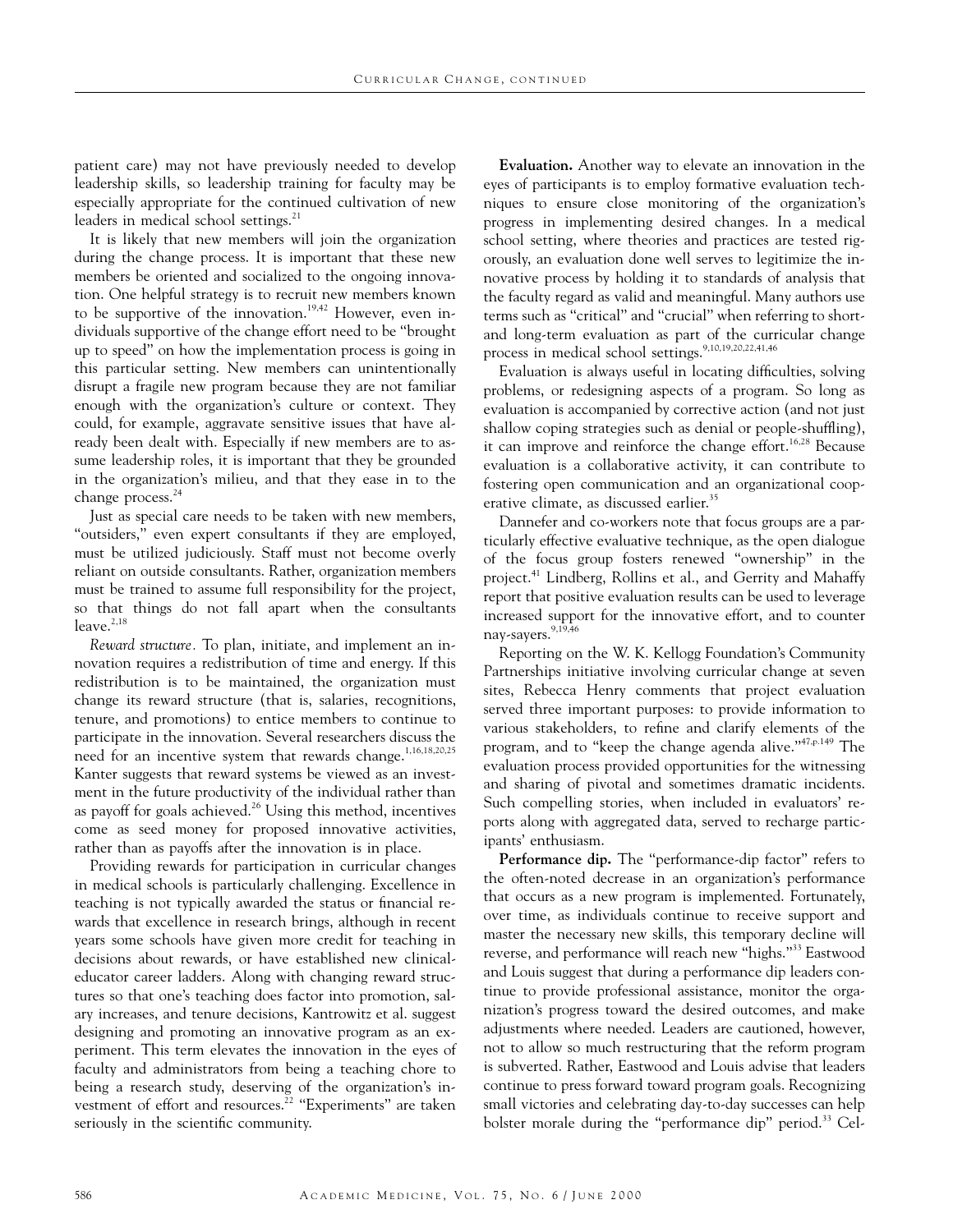ebrating each milestone and publicly recognizing individuals who are supporting the process are often cited as being integral to the change process.10,18,19,35,41 Although the change process often begins with uncertainty and uneasiness, if the innovation is successful, participants will likely also experience a sense of personal accomplishment in their mastery of new skills.<sup>2</sup>

**Leadership.** Leadership is one of the factors most often cited as affecting curricular change. It is so prevalent that Karen Louis states, ''The *leadership factor* emerges even in studies that did not deliberately attempt to investigate it."<sup>13,p.945</sup> Many studies that examine the change process find that organization members view the activities of the change leader as vital to successful innovation.<sup>2</sup> As an example, researchers investigating innovative curriculum tracks in eight medical schools found that in five of the eight institutions studied, strong leadership was identified among the top three forces supporting curricular change.<sup>22</sup>

*Leadership characteristics and behavior.* In educational settings, the innovation leader is often an administrator who has working knowledge of the entire program. In medical schools, the dean frequently fills this role. In two separate studies of over 100 medical schools in the United States, Puerto Rico, and Canada, Hendricson et al. found that the leader in educational change was usually the dean.<sup>30</sup> Cohen and colleagues, Colwill and associates, and Mennin and Krackov also report that the most important facilitator of educational change in the medical school settings that they studied was the dean.<sup>29,34,40</sup> This is not to say that others cannot serve as leaders; committee chairs, senior faculty, and associate deans are also likely candidates to lead change. Whoever the primary leader is, it is important for that individual to remain as the identifiable leader throughout the innovation process. Both Bland et al. and Miles and Louis identify stable project leadership as being positively associated with successful innovative projects.<sup>16,48</sup>

Bland and colleagues (1999) provide further insight into the specifics of effective leadership in their study of seven projects engaged in changing health professions schools' curricula. Correlations between leadership behaviors and the subsequent positive or negative outcomes in change efforts were determined. They tracked 16 behaviors previously shown to be associated with leaders' effectiveness, and placed these 16 behaviors into four categories: (1) organizational power (e.g., uses organizational authority; provides rewards or allocates resources), (2) prestige/coalition power (e.g., uses professional/discipline expertise as perceived by others; empowers others through building coalitions), (3) assertive participative governance (e.g., actively and consistently seeks input from others; provides structural mechanisms for organization members to accomplish the mission), and (4) cultural/value influence (e.g., articulates the stories or symbols that represent the underlying meaning or purpose of the organization; defines, shapes, and maintains the values of the partnership). Correlations between the frequencies of use of the individual behaviors and positive outcomes were determined.

Bland and colleagues found significant differences in comparing the leadership behaviors of individuals leading projects that resulted in more positive change outcomes with leadership behaviors of individuals leading projects with less successful outcomes. Specifically, the leaders of the more successful projects all used a consistent set of leadership behaviors, including frequent use of assertive participative leadership and cultural/value-influencing behaviors. Across all projects, leaders used organizational power behaviors, such as exercising their ranks or control of resources to influence organization members' behaviors, with the same frequency. However, the more successful leaders used organizational power behaviors less often than they employed participative and cultural/value-influencing behaviors.<sup>48</sup> In short, Bland et al. found that both successful and less successful leaders used organizational power behaviors at about the same frequency. However, the successful leaders more frequently accompanied their organizational power behaviors with use of participative and cultural/value-influencing behaviors than did the less successful leaders.

The personal characteristics frequently associated with effective leadership are those of a visionary, a champion, or an advocate for the innovation embodying the belief that ''Where there is no vision the people perish'' (from *Proverbs* XXIX, verse 8). The effective leader is a risk taker; someone who is influential, credible, energetic, enthusiastic, and who embodies and advances the values associated with the project; and one who uses an assertive participative leadership approach (that is, being flexible, willing to compromise, respectful toward others, and able to respond to challenges in a non-defensive manner).<sup>1,20,22,37,48</sup> Skills that a primary leader needs include being able to manage conflict, to provide encouragement and positive reinforcement, to keep the project focused and moving forward in a timely manner, to use an assertive participative approach to leadership, to facilitate open communication among all project participants and stakeholders, to build trust, to honor diverse views and perceive situations from various points of view, and, perhaps most important, to build and effectively communicate a shared vision and culture/values.<sup>1,7,25,40,48</sup>

*Leaders' advocacy of organizational vision, and other leadership qualities of special note.* A few leadership characteristics were noted so often in the literature that they deserve special attention here. These include sharing of power and leadership, flexibility, effectively communicating a shared vision, ability to view the organization through more than one per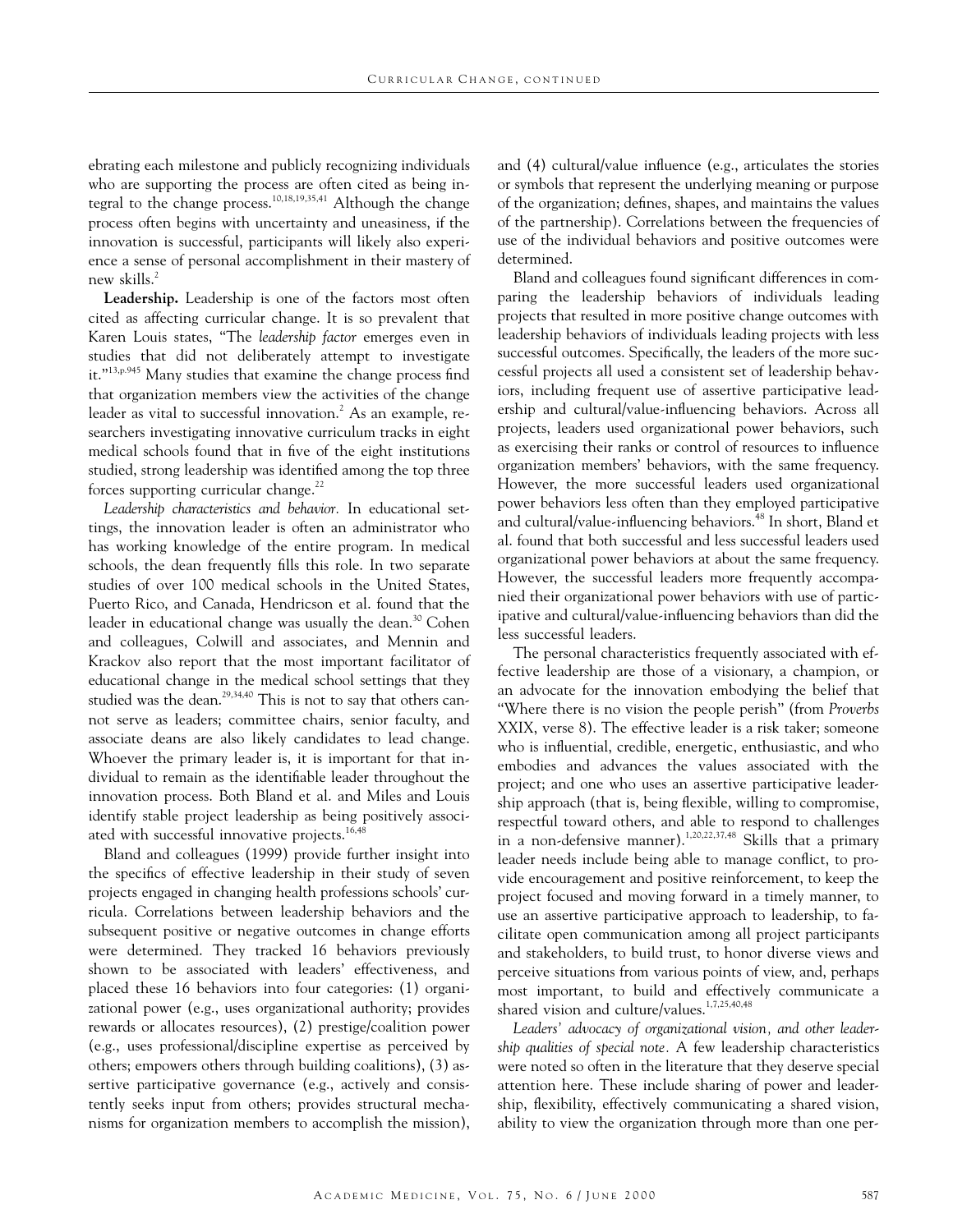ceptual ''frame,'' and ability to mobilize others to maintain the momentum of change.

Because widespread support among participants is vital for an innovation's success, the primary leader needs to be able to build broad-based support and cultivate and support innovative leadership from among participants: faculty, administrators, and even students. Change is a shared responsibility. Particularly as the change process proceeds, individuals with varied skills and areas of expertise need to be recruited to lead various sub-objectives of the project through to completion.2,19,21,22,25 The primary leader, then, needs to be able to share power without losing control, to be visible and active without dominating, and to delegate responsibility while continuing to offer support.<sup>28</sup>

This points to the complex and paradoxical nature of leadership.2,6,48 As Fullan states, ''leaders must alternately and simultaneously balance and contend with several dilemmas, paradoxes and subtleties."<sup>6,p.404</sup> Congruent with these balancing actions, the necessity for a leader to be ''flexible'' is noted by several researchers.<sup>2,19,23,48</sup> An effective leader must honor the variety of realities that participants bring to the innovation process. The leader who has tunnel vision about how change occurs and who acts in ways that preclude other realities is likely to be unsuccessful. Fullan and Stiegelbauer state this succinctly: ''Ironically, in many ways, the more committed an individual is to the specific form of change, the less effective he or she will be in getting others to implement it."<sup>2,p.9</sup>

On the other hand, a leader must not be so flexible that the integrity of the project is compromised. It is the leader's responsibility to maintain and support the organization's vision for change. Although the process of defining a new vision for the organization is at best a collaborative one, it is the leader's responsibility to guide participants through the steps of unfreezing their old perceptions of their operation, generating a new shared vision, and then reaffirming that vision throughout the change process.<sup>2,25,33</sup> Numerous researchers note the importance of the leader's clear and repeated communication of the organization's innovative vi- $\sin^{1,6,9-11,16,19,21,25,27,29,30,42}_{\text{sol}}$ 

We mentioned earlier the importance for the leader to be flexible in respecting participants' differing views toward the change process. Bland and colleagues note that in order for the leader to do this, he or she must first be able to perceive the project from more than one perspective.<sup>48</sup> This research builds on the work of perceptual frame theorists Bolman and Deal, who posit four "frames" through which one commonly perceives one's organization: "(1) structural—emphasizing formal roles and relationships, (2) human resource– oriented—focusing on the needs of people, (3) political —centering on conflict arising over scarce resources, and (4) symbolic/value-based—viewing organizations as cultures with shared values.''43,48 Bolman and Deal suggest that leaders are best able to handle the variety of challenges that they encounter if they view any given situation through several perceptual frames, or ''lenses.'' Being able to operate effectively within several frames, to understand and appreciate the particular perspective (or frame) with which others are viewing an issue, and to discern which perceptual frame(s) offers the best solution(s) to a problem expands the leader's ability to ''hear'' others' perspectives and expands the leader's repertoire of available solutions to any given problem. Bland et al. found that in the medical schools in their study, the most successful leaders employed at least two perceptual frames when viewing the circumstances of their projects.48

Further, Bland et al. found that all of the successful change leaders in their study employed the human resource frame as one of their perceptual frames. As the human resource frame focuses on people's needs, this finding dovetails with our emphasis in earlier sections of this review on the significance of open communication, broad participation, cooperative work climate, and human resource development.

One final point on leadership: Recall that while researchers emphasize the importance of broad-based participation, that participation must not become so ponderous that it drags down the change process. Louis and Miles suggest, for example, that no more than one year be spent in planning. They advise that participants' support and commitment will grow along with the developing project. If the innovation process stalls, however, participants' interest and support may plummet. Again, it is the leader's responsibility to continually fuel the momentum of change.<sup>22,25,28,31</sup>

## **DISCUSSION**

# **State of the Literature**

Before discussing our findings, a few statements about the literature itself are in order. First of all, we were surprised by the relatively small number of sources available that addressed the characteristics of successful curricular change in higher education in general, and in the professional education of physicians in particular. This is why we also sought out organizational change literature and K–12 curricularchange literature. Fortunately, there is a growing body of high-quality studies sponsored by The Kellogg Foundation and The Robert Wood Johnson Foundation's Generalist Physician Initiative that have recently been published. These studies of medical curricular change provided some of our most recent and best reports. In fact, medical education research supplied the largest body of studies for this review. Of our 44 sources, 20 were articles or books about curricular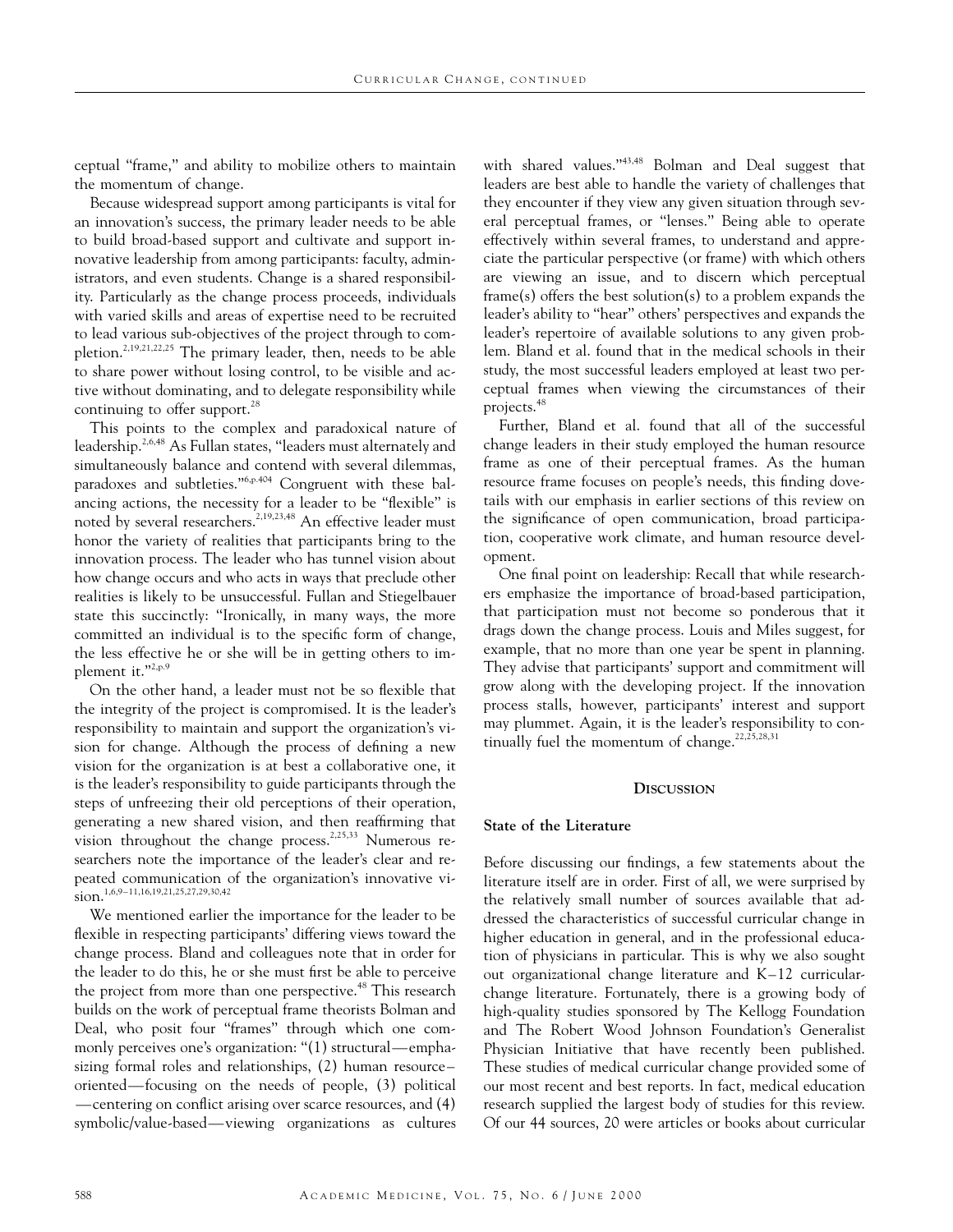innovations in medical schools. Thirteen of these received our highest quality rating of ''excellent,'' and seven received the second-highest rating of ''good.'' Most were recent publications, with 16 of the 20 published in the preceding four years.

In casting a wide net in our literature search, we pulled together studies of varying consistency in terms of research design and guiding theories or models. Many of the original research studies we reviewed did not have standard research designs because common experimental design principles, such as randomization and replication, are simply not possible in educational settings. Our ratings of the quality of original research efforts, therefore, did not include criteria reflecting randomization and replication. Many of the literature reviews were also lacking in the area of design; few provided clear explanations of the methods employed in searching and synthesizing the literature.

In spite of the highly diverse literature reviewed for this study and the deficiencies in the literature noted above, a consistent set of characteristics emerged as being associated with successful curricular change. It is the robustness of these characteristics across disciplines and over time that impressed upon us their significance.

## **Our Findings**

The characteristics identified in the previous section as ones supporting curricular change are found consistently across fields and at all levels of educational programs. They show up in the seminal literature on organizational change, as well as in recent reports of change efforts in medical schools. At first glance, the characteristics may not seem particularly striking. In fact, some might say they seem obvious. However, while these recommendations may seem familiar, they are easier said than done. ''Staying the course'' of successful change strategies is difficult, and overlooking any one of the strategy recommendations may become the Achilles' heel of one's innovation process. We wholeheartedly agree with Krackov and Mennin's characterization of the innovation process as a ''complex interaction among many elements,'' and with their statement that ''change is difficult to accomplish; it requires dedication, hard work, and the ability to recover when we inevitably falter."<sup>12,p.S3</sup> Our intention in summarizing and synthesizing the literature on curricular change has been to help would-be change agents stay the course and avoid faltering.

Keeping on course in following 35 recommendations is a lot to ask of even the most dedicated change leaders. We wanted to see whether we could further refine this list and identify the *most essential* of these important elements. To this end, we re-examined List 1, which is a brief summary of the categories and features of successful curricular change that we found in this study. We counted and tabulated the number of our sources who commented on one or more features of each category, in order to see which themes predominated in the literature. We made separate tallies according to the types and ratings of sources: original research that received an ''excellent'' rating, literature reviews that received an ''excellent'' rating, original research that received a ''good'' rating, and literature reviews that received a ''good'' rating. We also calculated the total sources of ''excellent'' or "good" quality that discussed each category of features, and, as subsets of those ''grand totals,'' we calculated totals of just the original research studies of "excellent" or "good" quality that discussed each feature category.

Six categories of features were found to predominate in the literature: leadership, cooperative climate, participation by organization members, evaluation, human resource development, and politics (see Table 1). All were present in between 25% and 61% of the total sources, and between 27% and 55% of the total original research sources. Within two categories (human resource development; leadership) certain subcategories had such strong showings in our counts that we also included them in the table. It is instructive to note the relative imports of the respective subcategories within each of these two categories. For example, references to human resource development were found in 48% of our sources; more specifically, 36% of our sources discussed the significance of training support, and 12% discussed reward structure.

While we note the strengths of these categories and subcategories by their frequencies in the literature, we acknowledge that our precision in this effort was hampered by the high variability of the literature. Some articles focused on only certain characteristics of change; some at only certain parts of the change process. Our counts are therefore skewed toward those aspects of change that people are choosing to focus on and write about. Furthermore, in stating that the strongest themes were found in at least 25% of the sources reviewed, we do not imply that these themes were absent in the innovation efforts that were discussed in the remaining 75% of the literature. The features may have indeed been present in other change efforts as well, but simply not identified and discussed in the literature. For example, the category of ''need for change'' had an 11% mention in the literature. From this, we cannot infer that identifying a bona fide need for change was not important to the success of the innovations discussed in the remaining 89% of our sources. Rather, the relatively low occurrence of this feature may reflect the fact that in change efforts that proceeded all the way to institutionalization, organization members had identified the need for change much earlier. Those writing up concluding reports may have felt that identifying the need for change was so fundamental to the innovation process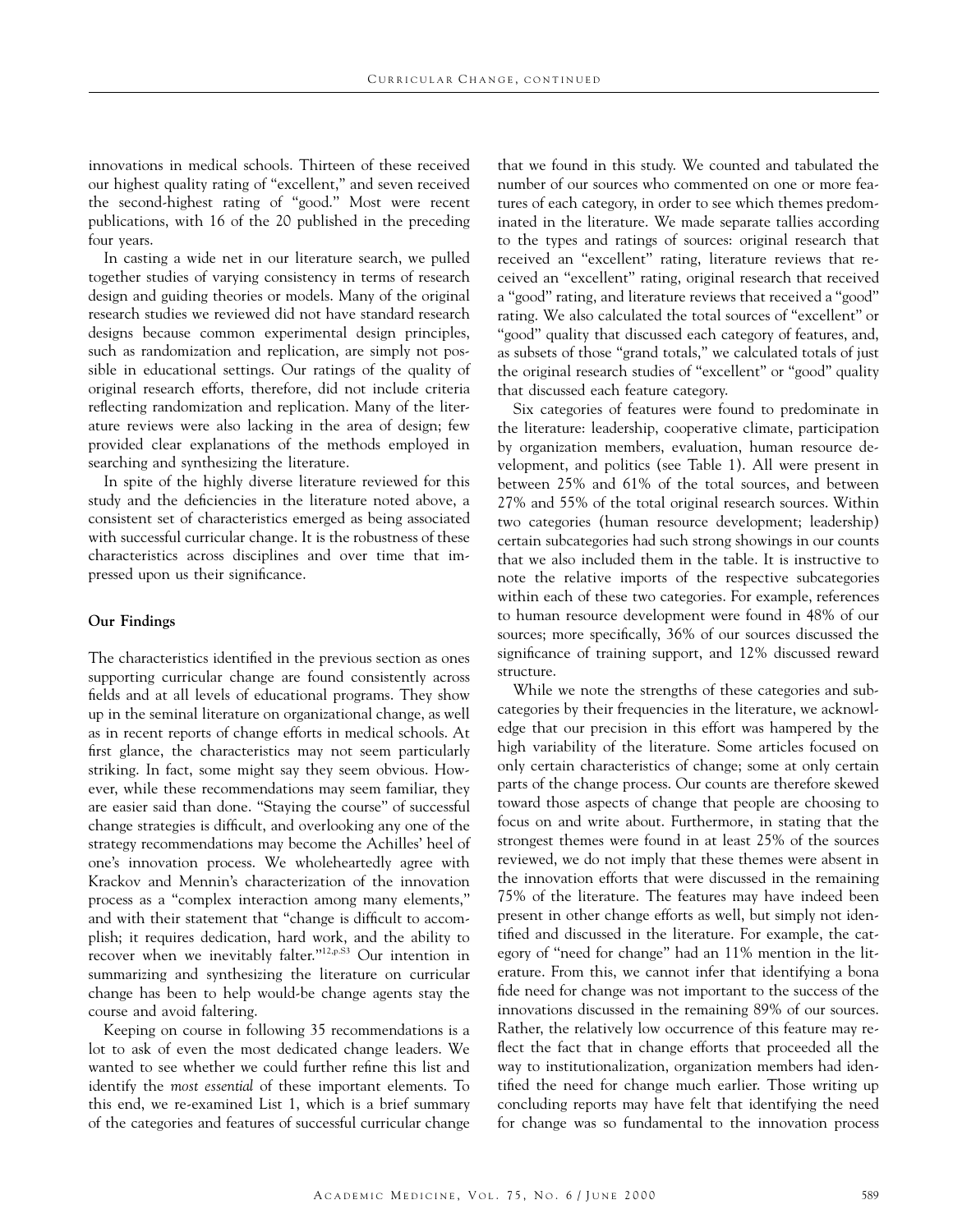# **Table 1**

| Categories                                   | Excellent<br>Original<br>Research | Excellent<br>Literature<br>Review | Good<br>Original<br>Research | Good<br>Literature<br>Review | Total<br>Sources | % Total<br>Sources | Total<br>Original<br>Research | % Total<br>Original<br>Research |
|----------------------------------------------|-----------------------------------|-----------------------------------|------------------------------|------------------------------|------------------|--------------------|-------------------------------|---------------------------------|
| Mission/goals                                |                                   |                                   |                              |                              | 6                | 14                 |                               | 12                              |
| History of change in the organization        |                                   |                                   |                              |                              | 3                |                    |                               |                                 |
| <b>Politics</b><br>3.                        |                                   |                                   |                              |                              | 15               | 34                 | 12                            | 36                              |
| Organizational structure                     |                                   |                                   |                              |                              | 10               | 23                 |                               | 24                              |
| 5. Need for change                           |                                   |                                   |                              |                              |                  | 11                 |                               |                                 |
| Scope and complexity of the innovation<br>6. |                                   |                                   |                              |                              | հ                | 14                 |                               | 12                              |
| 7. Cooperative climate                       |                                   |                                   |                              |                              | 14               | 32                 | 10                            | 30                              |
| 8. Participation by organization members     |                                   |                                   |                              |                              | 17               | 39                 |                               | 27                              |
| Communication<br>9.                          |                                   |                                   |                              |                              |                  | 16                 | 6                             | 18                              |
| Human resource development<br>10.            |                                   |                                   |                              |                              | 22               | 50                 | 16                            | 48                              |
| Training support                             |                                   |                                   |                              |                              | 16               | 36                 | 12                            | 36                              |
| Reward structure                             |                                   |                                   |                              |                              | 6                | 14                 |                               | 12                              |
| 11. Evaluation                               |                                   |                                   |                              |                              | 11               | 25                 | 10                            | 30                              |
| Performance dip                              |                                   |                                   |                              |                              | 8                | 18                 | 6                             | 18                              |
| 13. Leadership                               | 10                                |                                   |                              |                              | 27               | 61                 | 18                            | 55                              |
| In general                                   |                                   |                                   |                              |                              | 8                | 18                 |                               | 15                              |
| Characteristics and behavior                 |                                   |                                   |                              |                              | 14               | 32                 | 11                            | 33                              |
| Leaders' advocacy of organizational vision   |                                   | 2                                 | 5                            |                              | 14               | 32                 | 10                            | 30                              |

\*The table shows the 13 categories of features of successful curricular change that the authors found in the literature. The **bolded categories** are those that predominate in the literature and that may be the most essential for successful curricular change.

that they did not view it as particularly remarkable and therefore did not write about it. Indeed, change efforts lacking an identified need for change would have ''died on the vine'' long before reaching the point of being reported on.

With these caveats, let us now take a closer look at the six feature categories that predominate in the curricular change literature.

Most striking is the heavy emphasis on the influence of the leader(s) and his or her leadership approach on the degree of success of a curricular change effort. One likely reason for this is the fact that the leader (usually the dean, a senior faculty member with the sponsorship of the dean, or a team of faculty representing the dean and senior faculty) is very influential in assuring the presence of the other essential features for successful change represented in categories of cooperative climate, participation by organization members, evaluation, and training related to the new curriculum. On the other hand, by neglecting these categories, the leader can inhibit successful curricular change. Clearly, the leader(s) of the organization must purposefully attend to the six essential categories we have identified in order for curricular change to successfully occur and be sustained. The following briefly describes the leadership role in conjunction with each of the other most frequently mentioned categories of features.

**Leadership and cooperative climate.** The maintenance of an academic culture and a positive climate are important to a medical school, not just for curricular change but also for optimal research productivity, creativity and innovation, faculty morale, and more. With regard to curricular change, a leader can promote a cooperative organizational climate by establishing the means and opportunities for faculty and department leaders from different disciplines to interact, nipping in the bud any ''bashing'' of certain disciplines, stepping in early to resolve turf conflicts, and modeling and expressing the education values expected of people in the organization, such as high regard for excellence in teaching and respect for education research.

**Leadership and participation by organization members.** Leaders must also assure that there is *real* participative governance in the organization. This requires more than a willingness to listen to others and have an open door; it requires that one set up formal mechanisms for faculty to participate and then that one ''nudge'' faculty to do so. Such formal mechanisms could include establishing a faculty advisory committee that meets weekly with the dean, setting up monthly meetings with the school senators, or urging individuals to serve on select school committees, such as an educational policy committee. Even these measures may be insufficient if faculty fail to take advantage of them or if only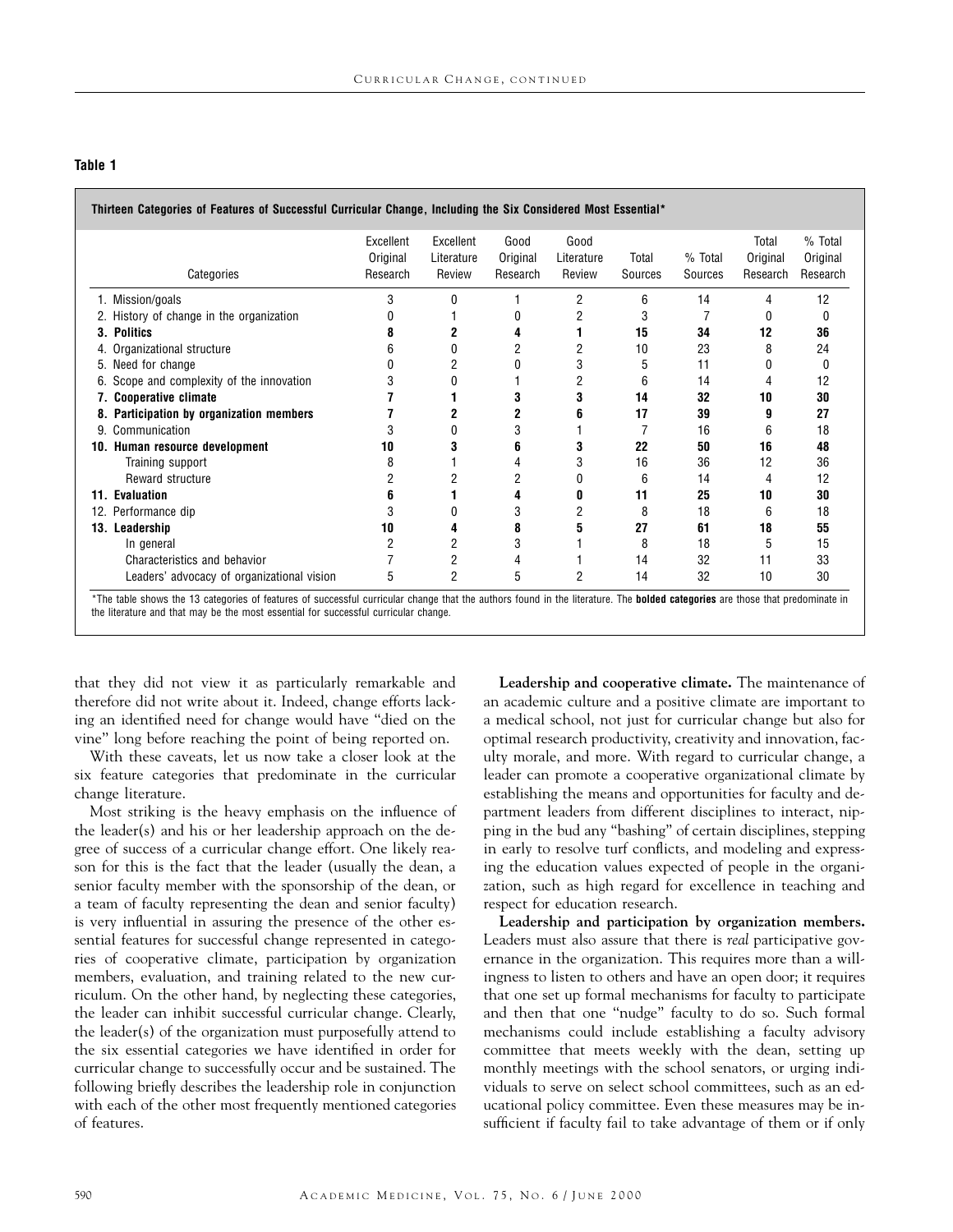a select few avail themselves of the opportunities presented. If this is the case, the leader will need to find additional ways to encourage meaningful and representative faculty participation. Methods of eliciting faculty participation may include recruiting especially influential faculty members to serve on committees, making it clear that the input of committees will greatly influence major decisions, and honoring those who serve on committees with awards or recognition.

**Leadership and evaluation.** One of the primary purposes of evaluation is to collect information for decision making. The leader must identify what information, important for upcoming decisions, is to be gathered through an evaluation. Thus, the leader works closely with the evaluator to assure that useful and timely data are collected. Another purpose of evaluation is to provide a description of the project's process and outcomes. As each individual's perception of the change process is unique, the variety of realities at play serve to complicate the task of discerning a clear picture of the change process. Having an objective description of the curriculum and curricular outcomes before the change (e.g., students' satisfaction, competencies acquired, faculty effort), as well as periodically during the change, provides a common understanding for discussions and decisions.

As noted in our review, medical schools find evaluation not only a useful tool but also a means to raise the value of curriculum work by framing the project as applied education research and presenting the evaluation data as research outcomes. The development of an evaluation design that addresses both research integrity and decision-making utility is, therefore, one of the issues that needs to be determined in the planning stage. Recognition of this tension between the need for generalizable data and data for more immediate decision making is important. It is important because having ''real'' data about the process and outcomes of the curriculum project will serve the leader in maintaining momentum and allocating resources for sustainability. As a consequence, it is necessary to have a clear, objective description at the beginning of a project and yet not to be too rigid early on about the outcomes to be measured. As Hembroff and colleagues point out, ''When evaluators are brought in (as most of us think they should be) prior to actual program implementation, and where the goals for the program are many and are as yet untempered by the realities of actual implementation, evaluation flexibility is necessary so that the final evaluation strategy takes into account the inevitable goals clarification of the program as carried out."<sup>49,p.338</sup>

To benefit from the clarification of goals that comes through evaluation, those implementing and those evaluating change need to ensure that both the focus and the methods of evaluation allow for a clear and useful picture of the evolving process and outcomes. By comparing the initial vision and goals with the final vision, it may be possible to obtain a more accurate image of the change process that works within an individual institution and, as a consequence, increase the probability of success of future initiatives.

In addition to ongoing goal clarification, Hembroff and colleagues also suggest that changes in internal and external context can increase the need of flexibility in thinking about the evaluation process. This is consistent with the work of Glaser and others cited earlier. They observe that an institution implementing curricular change needs to have internal structures and procedures for monitoring the pulse of the community.<sup>1</sup> External events, due to their impacts on an institution or on the environment in which the institution exists, may necessitate adaptations to the curriculum initiative. These in turn will require revisions of the evaluation process to ensure that both the most accurate and the most useful information is collected.

Curricular innovations are by nature more lengthy than are other types of change, and the measurement of outcome success may span years. As a result, those in charge of implementation and institutionalization depend on accurate, timely, and practical information throughout the process to enhance present and future success.

**Leadership and human resource development.** Nearly all curriculum changes also require training for some or all of the faculty. For example, faculty will need new teaching skills and knowledge to successfully implement new instructional approaches, be they problem-based learning, Webbased instruction, or evidenced-based learning approaches. Sometimes, as described in our review, it is helpful for faculty to acquire these skills even before the curriculum is developed in order to reduce resistance and increase ownership. Developing the training programs and providing the faculty with release time to acquire new competencies requires the support of school leadership at all levels—from the dean to department heads to faculty leaders.

The second aspect of human resource development that is frequently mentioned is the importance of providing rewards and aligning rewards with curricular development and with implementing the new curriculum. Often this initially occurs with new resources from a foundation or government agency that allow faculty and departments to receive rewards for curricular-change work without changing the current reward structure. During the period that these time-limited resources are available, the leader(s) must calculate how to adjust ongoing revenue streams, policies, and assignments to continue to reward the curricular change effort after the start-up funds are depleted.

Methods of realigning internal funding allocations may include gradually shifting how central allocations are distributed to departments to match the effort needed for the new curriculum, adjusting the promotion structure to place a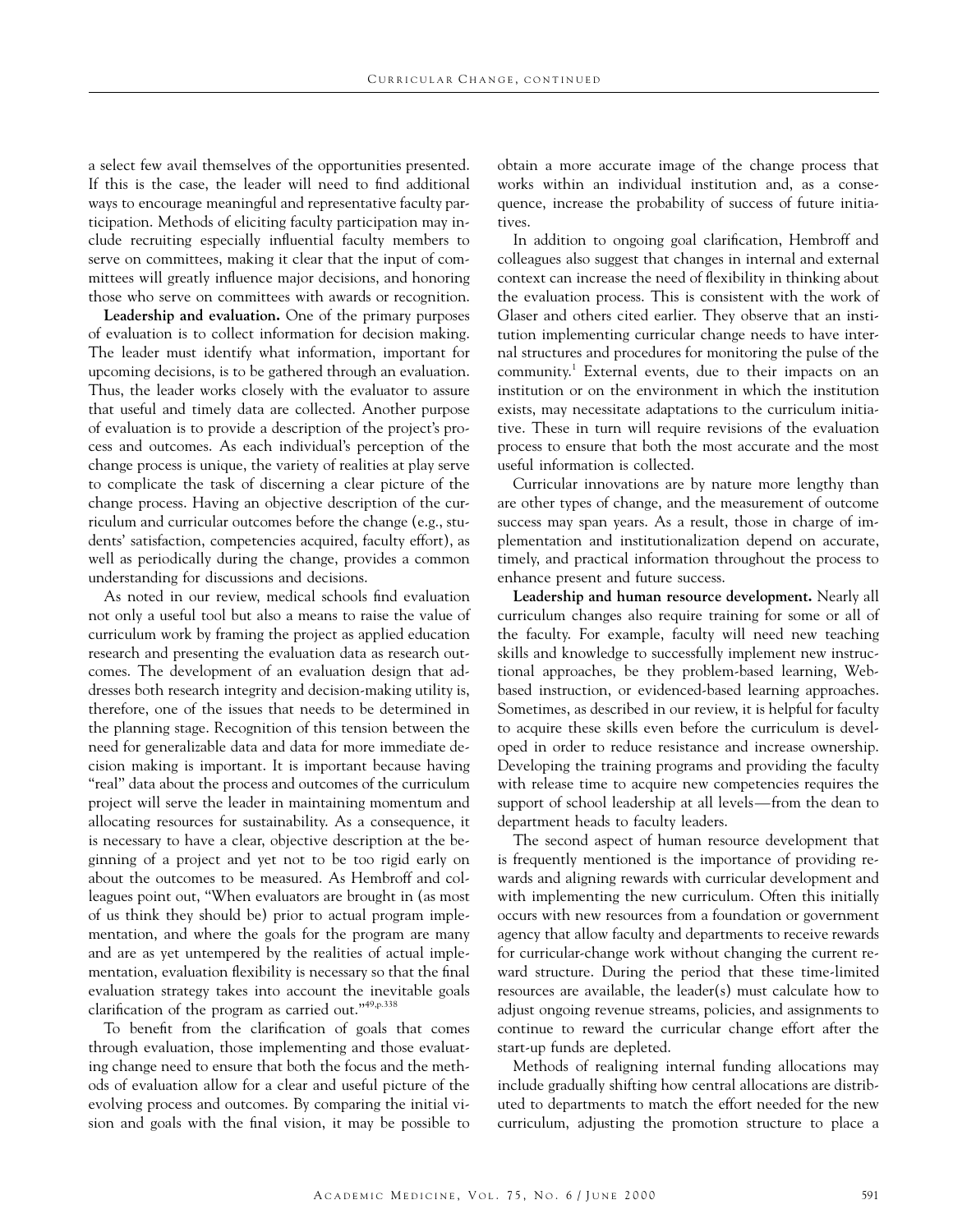higher value on curricular-change involvement, or changing the appointment system to incorporate new roles within the ranks of the faculty. Such new roles may include adding facilitators for a problem-based learning curriculum or adding community preceptors when the new curriculum involves a significant shift from hospital-based to outpatient-based teaching. Without this realignment of resources and rewards, the new curriculum will not survive, and often the old curriculum will reemerge, perhaps under the guise of the new name.

**Leadership and politics.** There is a good reason for the old saying, ''It is easier to move a graveyard than change a curriculum,'' for changing a curriculum is a highly political process. It is the leader(s) who must successfully traverse the internal and external political terrain while others are working on the substance of the curricular change. Internally, the leader(s) must successfully "sell" the new approach and use his or her knowledge of both the formal and the informal power structures to build shared ownership of the new curriculum and head off turf battles as the control of major curriculum pieces shifts to match the new initiative. Working closely with a strong medical school senate and educational policy committee can be an effective mechanism for building shared ownership among the faculty. However, sometimes it is necessary to work around the existing governance structures and establish a new task force, committee, or board to direct the development and implementation of the new curriculum.

The W. K. Kellogg Foundation Curriculum Initiative was a creative venture that worked outside existing structures. This initiative succeeded in its efforts by establishing a board made up of both academics (e.g., the dean, key faculty) and community members interested in the outcomes of the new curriculum. The board not only directed the curricular change but also controlled foundation resources to support the change. This strategy proved very effective for developing and implementing a curriculum that crossed boundaries that had previously been difficult to span—across departments, between schools, and between schools and the larger community. Certainly access to additional funds was part of the reason for the success of this approach. However, it was also effective because the board structure provided a mechanism for people from different parts of the institution and the community to talk and interact, with their common goal being to improve the curriculum. Including community members not only increased the richness of the interaction but also forced the academics to address, explain, and often abandon their old turf-conscious attitudes.

External politics involves working with outside constituencies who have an interest in the school and can have an effect on the curriculum. State legislatures or foundations, for example, may provide funding for the school; and health maintenance organizations (HMOs), hospitals, communities, or individuals seek out the services of the school's graduates. Here again, the leader(s) is critical. The leader represents the school in interactions with external audiences, and he or she must be vigilant in incorporating the interests of these constituencies into the new curriculum. To assure a continuing meaningful link with outside constituencies, some schools have established external advisory groups who represent the primary external constituencies. Advisory groups are valued not only for their advice about curricular change but also for their suggestions related to new research initiatives, building projects, and possible funding sources.

Some curricular innovations require interactions with state leaders, especially if the scope or magnitude of the innovation calls for significant state funding. Likewise, if the innovation necessitates a change in a state policy (for example, securing funding for the initiative by taxing HMOs), or involves a change in the state's licensure laws (for example, awarding prescription privileges to nurse practitioners), state officials will be involved. In these circumstances, the leader(s) must decide how to present the proposed plan to the various parties involved, employing the appropriate balance of direct and indirect communication strategies. The leader might choose to work with the institution's legislative action group, to make direct and parallel contact with legislators or other public officials, to mobilize grass-roots organizations, such as alumni and specialty associations, and/ or to appeal to the general public through the media.

**Concluding remarks about leadership.** In short, leadership comes up again and again as critical to the success of curricular change because the leaders control or substantially influence nearly all the other features essential for success. They also directly provide one last feature of success that was one of the most frequently mentioned characteristics of successful change identified in the literature, that is, articulating and advocating an organizational vision. Nearly every article about change identifies the importance of visionary leadership, such that a reader is tempted to glaze over and skip such sections, saying to one's self, ''Yeah, I know this, I know this.'' But knowing one *should* do this and knowing *how* to do it are two different things. Fortunately, there are some excellent books that provide concrete guidance on how to build a shared vision and keep it visible. For example, *The Fifth Discipline Fieldbook* takes Peter Senge's organizational philosophy about a ''learning organization'' and provides practical guidance and concrete examples for building a shared vision.50 *Success in Sight: Visioning*, by Kakabadse et al., provides a highly readable text by balancing research on the need and the process for visioning with concrete steps for achieving a shared vision.51 And of course, *Built to Last*, by Collins and Porras, provides evidence of the essential role a visionary leader plays in organizations that endure, featur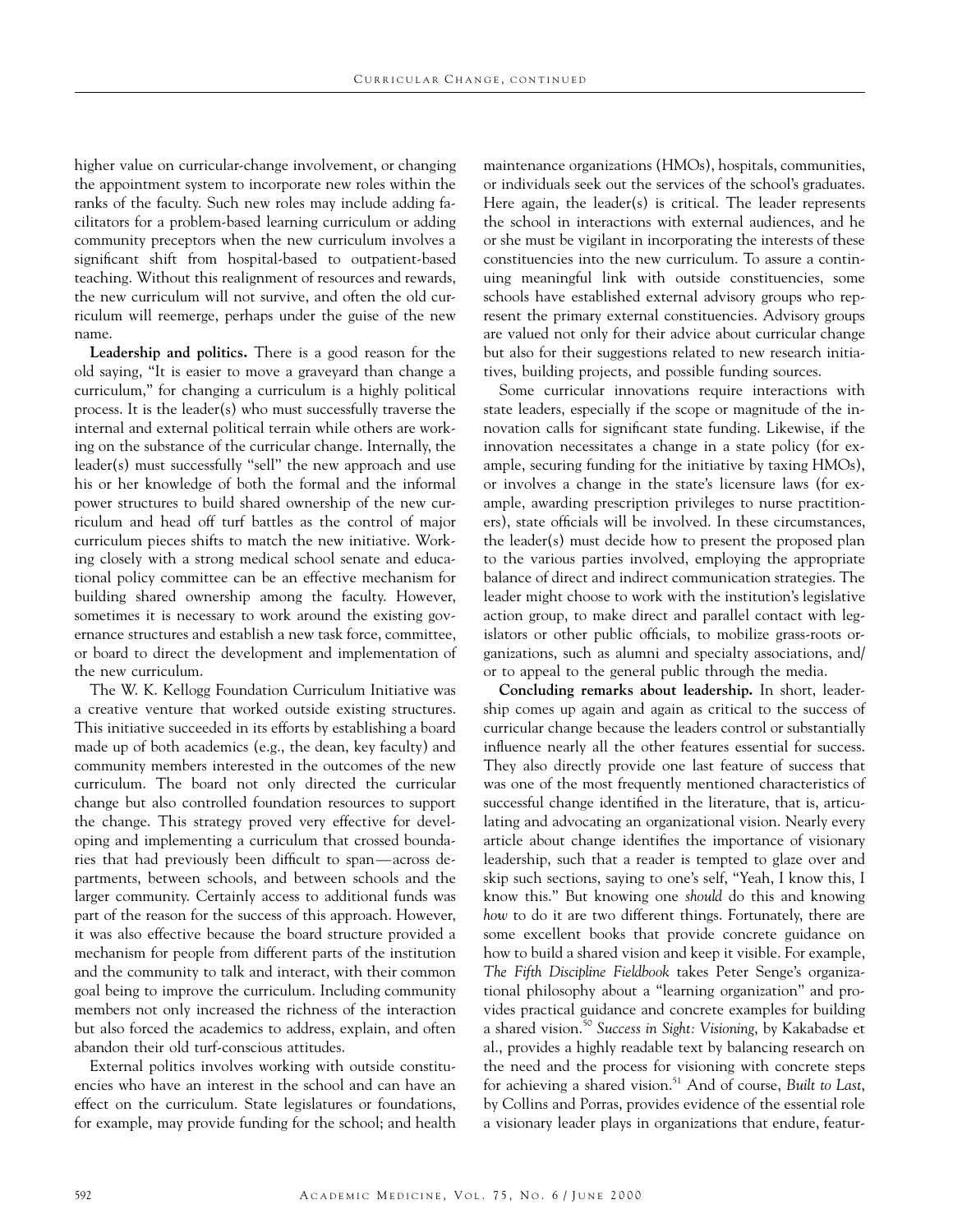ing excellent examples of useful visions and how to build them. $52$ 

While knowing how to build a shared vision is essential, this skill in itself is not sufficient for successful, enduring curricular change. The leader must specifically apply his or her visioning know-how to the desired educational or curricular change effort(s) that are part of the future picture of the school. For example, the vision of the institution might include specific reference to problem-based learning or bimodal efforts in research and primary care. If an educational element is missing from the institutional vision, while other goals, such as increasing the school's research status and productivity, are well-articulated and shared, the institutional vision will hamper rather than support curricular-change efforts.

## **FINAL THOUGHTS**

In this review we have distilled those characteristics that are most commonly identified in the literature as affecting the success of curricular change. Another finding from this literature review is that there is a dearth of well-done research articles on this topic. Certainly, this is a very difficult and costly area in which to conduct rigorous research, but it is much more costly to invest in a curricular change only to have it fail entirely or survive only briefly. It is encouraging that recent studies of the process of implementing curricular change in medical schools provide rich insight into the reallife application of change strategies. This increasing literature base will likely provide a springboard for even further refinement of the change strategies that are best suited for medical school settings. Hopefully, these studies will also convince external funders and internal decision makers of the value of investing in research on curricular change.

This work was supported by the W. K. Kellogg Foundation's Community Partnerships for Health Professions Education Program.

#### **REFERENCES**

- 1. Glaser, EM, Abelson HH, Garrison KN. Putting Knowledge to Use: Facilitating the Diffusion of Knowledge and the Implementation of Planned Change. San Francisco, CA: Jossey–Bass, 1983.
- 2. Fullan M, Stiegelbauer S. The New Meaning of Educational Change. New York: Teachers College Press, 1991.
- 3. Lewin K. Field Theory in Social Science. New York: Harper and Brothers, 1951.
- 4. Lewin K. Group decisions and social change. In: Newcomb TM, Hartley EL (eds). Readings in Social Psychology. New York: Henry Holt, 1958:330–44.
- 5. Levine A. Why Innovation Fails. Albany, NY: State University of New York Press, 1980.
- 6. Fullan M. Change process and strategies at the local level. The Elementary School Journal. 1985;84:391–420.
- 7. Humphreys D. General Education and American Commitments: A National Report on Diversity Courses and Requirements. Washington, DC: American Association of Colleges and Universities, 1997.
- 8. Rogers E. Diffusion of Innovations. New York: Free Press, 1995.
- 9. Rollins LK, Lynch DC, Owen JA, Shipengrover JA. Moving from policy to practice in curriculum change at the University of Virginia School of Medicine, East Carolina University School of Medicine, and SUNY–Buffalo School of Medicine. Acad Med. 1999;74(1 suppl): S104–S111.
- 10. Brooks WB, Orgren R, Wallace AG. Institutional change: embracing the initiative to train more generalists. Acad Med. 1999;74(1 suppl): S3–S8.
- 11. Bussigel M, Barzanksy BM, Grenholm GG. Innovation Processes in Medical Education. New York: Praeger Publications, 1987.
- 12. Krackov S, Mennin S. A story of change. Acad Med. 1998;73(9 suppl): S1–S3.
- 13. Louis K. Organizational change. In: Alkin MC (ed). Encyclopedia of Educational Research. New York: MacMillan, Maxwell MacMillan International, 1992:941–7.
- 14. Ross RH, Fineberg HV. Innovators in Physician Education: The Process and Pattern of Reform in North American Medical Schools. New York: Springer Publishing, 1996.
- 15. Corbett HD, Dawson J, Firestone W. School Context and School Change: Implications for Effective Planning. New York: Teachers College Press, 1984.
- 16. Miles M, Louis K. Research on institutionalization: a reflective review. In: Miles M, Ekholm M, Vandenberghe R (eds). Lasting School Improvement: Exploring the Process of Institutionalization. Leuven, Belgium: ACCO (Academic Publishing Company), 1987.
- 17. Lasswell HD. Politics: Who Gets What, When, How. New York: Mc-Graw–Hill, 1936.
- 18. Lippitt G, Langseth P, Mossop J. Implementing Organizational Change. San Francisco, CA: Jossey–Bass, 1985.
- 19. Lindberg MA. The process of change: stories of the journey. Acad Med. 1998;73(9 suppl):S4–S10.
- 20. Grayson MS, Newton DA, Klein M, Irons T. Promoting institutional change to encourage primary care: experience at New York Medical College and East Carolina University of Medicine. Acad Med. 1999; 74(1 suppl):S9–S15.
- 21. Kaufman A. Leadership and governance. Acad Med. 1998;73(9 suppl): S11–S15.
- 22. Kantrowitz M, Kaufman A, Mennin S, Fulop T, Guilbert J. Innovative Tracks at Established Institutions for the Education of Health Personnel. Geneva, Switzerland: World Health Organization, 1987.
- 23. Morse RM, Plungas GS, Duke D, et al. The Virginia Generalist Initiative: lessons learned in a statewide consortium. Acad Med. 1999;74(1 suppl):S24–S29.
- 24. Rosenblum K, Louis K. Stability and Change: Innovation in an Educational Context. New York: Plenum, 1981.
- 25. Richards RW (ed). Building Partnerships: Educating Health Professionals for the Communities They Serve. San Francisco, CA: Jossey–Bass, 1996.
- 26. Kanter RM. The Change Masters: Innovation for Productivity in the American Corporation. New York: Simon & Shuster, 1983.
- 27. Firestone W, Corbett H. Planned organizational change. In: Boyan N (ed). Handbook of Research on Educational Administration. New York: Longman, 1988:321–40.
- 28. Louis K, Miles M. Improving the Urban High School: What Works and Why. New York: Teachers College Press, 1990.
- 29. Cohen J, Dannefer EF, Seidel HM, et al. Medical education change: a detailed study of six medical schools. Med Educ. 1994;28:350–60.
- 30. Hendricson WD, Payer AF, Rogers LP, Markus JF. The medical school curriculum committee revisited. Acad Med. 1993;68:183–9.